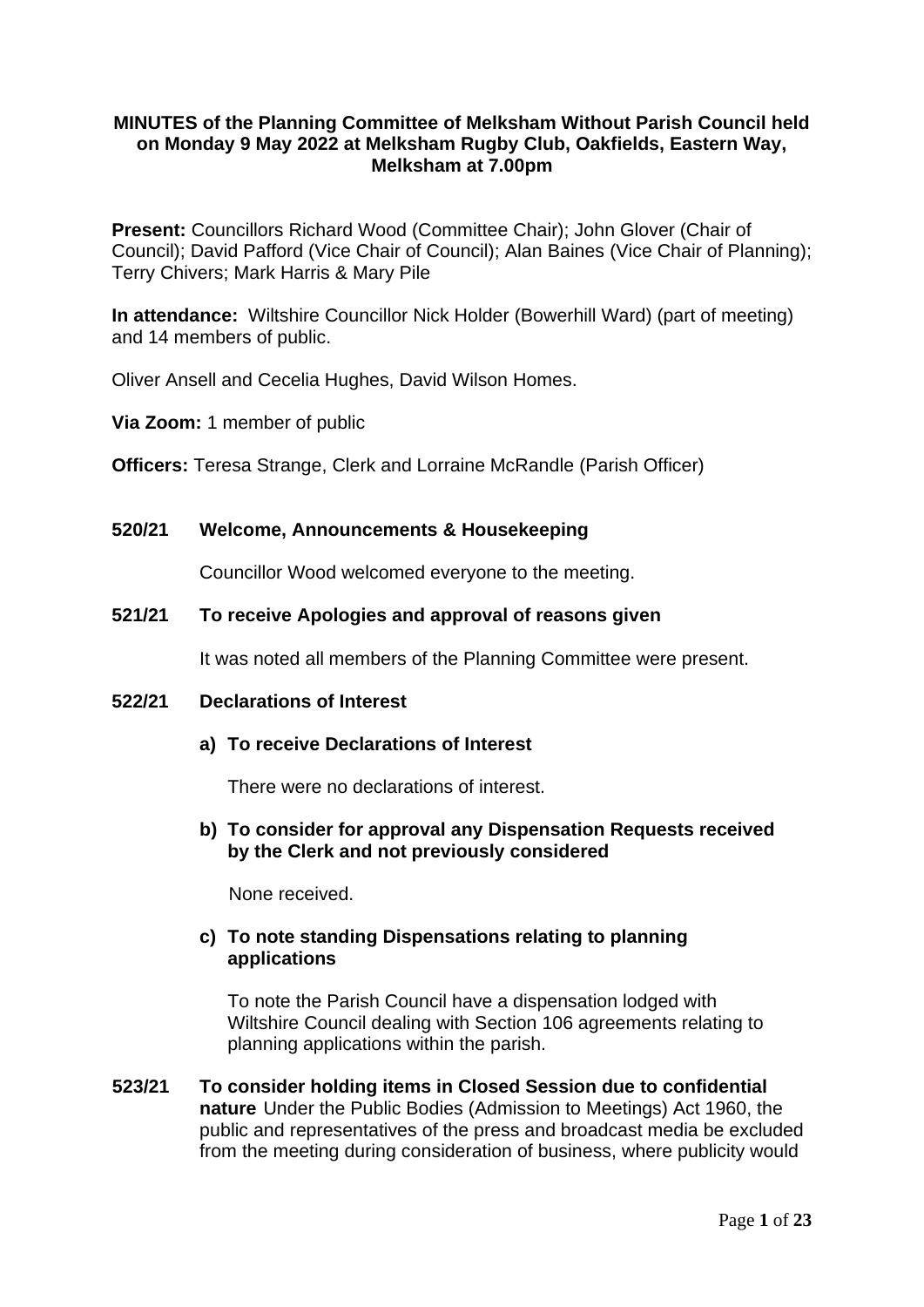be prejudicial to the public interest because of the confidential nature of the business to be transacted.

The Clerk advised there were no items for consideration in closed session.

# **524/21 Invited guests Oliver Ansell and Cecelia Hughes, David Wilson Homes Re 144 dwellings on Semington Road (PL/2022/02749)**

Councillor Wood welcomed both Oliver Ansell and Cecelia Hughes from David Wilson Homes to the meeting and pointed out the various aspects of the proposals within the development, including the site entrance in relation to its location on Semington Road, layout, the inclusion of a 'green' lane through the centre of the site, provision of attenuation ponds and a teen shelter near the pumping station.

Councillor Wood invited Oliver and Cecelia to speak to the Reserved Matters Application.

Oliver explained a Reserved Matters planning application for the site had been submitted to Wiltshire Council, following approval of outline plans and explained the various aspects of the plans, such as:

- Limited development North East of the site and more open space, including a play area, following consultation with Wiltshire Archaeology, due to the high sensitivity of the area.
- Various layout changes.
- Lower density housing near the peripheries of the site.
- Provision of a 'green' edge around the development.
- LEAP (Local Equipped Area for Play) moved South East from its original location in the North of the site and replaced with a large attenuation pond and a pumping station due to drainage issues.

### **525/21 Public Participation**

Several members of public were in attendance from Semington Road and Shails Lane, Berryfield who raised the following:

• Where will the affordable housing be located within the plans?

Councillor Wood explained in line with Wiltshire Council's policy on affordable housing, the housing would be 30% of the overall number of dwellings (43 dwellings) and scattered within the site and in the same materials to blend in and highlighted the various locations on the plan.

Cecelia explained the affordable housing was centrally located in the plans.

• Concern was raised at who would use the proposed teen shelter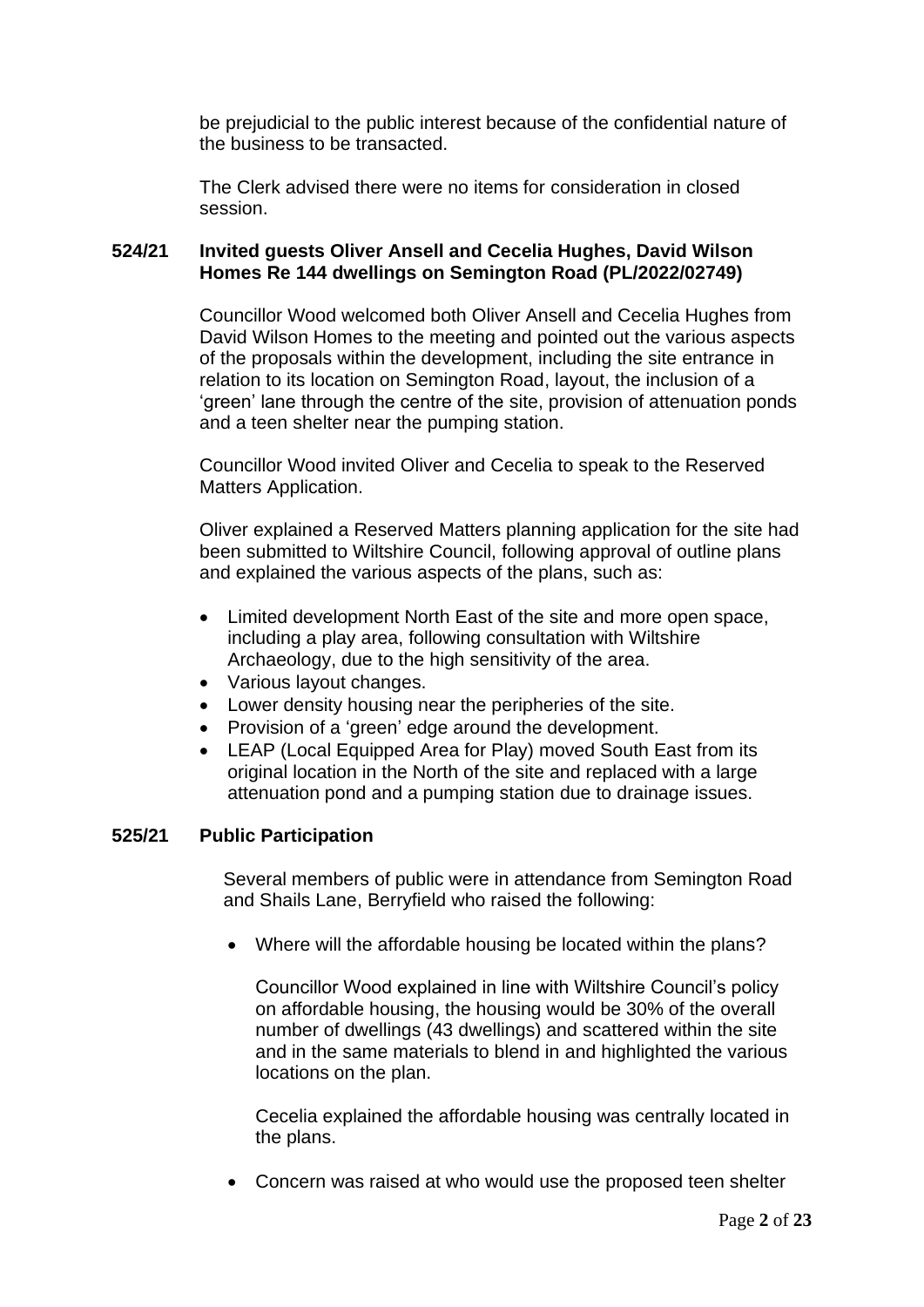and potential for anti-social behaviour.

Councillor Wood explained a teen shelter already existed in Berryfield Park, opposite the site and felt that unfortunately it was not that well used and was not aware of any issues with it being used inappropriately.

• Concern was expressed that the site flooded on occasion.

Councillor Wood noted there were various large attenuation ponds proposed in the plans.

• Proposed access onto Shails Lane. It was stated this was a private lane with no public right of way and owned by residents who contributed towards, and were responsible for, its upkeep. There should be no access from the development (either vehicular, pedestrian or cycle) onto Shails Lane.

A solid boundary needs to be provided along the whole length of the southern boundary from 514d Shails Lane in order to stop people accessing the lane, rather than hedging or fencing, which can easily be removed by prospective residents, particularly to access the A350.

Dog walkers regularly drive down Shails Lane to walk their dogs and therefore the provision of a barrier near the old canal bridge would make it difficult for vehicles to turn around and hopefully deter them from using the lane.

Councillor Wood noted those who were currently parking in Shails Lane to walk their dogs were probably accessing the proposed development site and therefore once developed this would discourage people from using the lane to walk their dogs.

Whilst currently there is bunding and shrubbery on the Eastern boundary and at the end of Shails Lane, people have managed to create an informal walkthrough to cross over the A350. It was noted that following a fatality of someone accessing the A350 from Shails Lane, not long after it was opened, it was understood that the Coroner's report had stated a permanent boundary should be installed at this location, in order to stop people getting through, but unfortunately to date this had not happened.

Councillor Wood agreed with this statement and felt the current bund and shrubbery were inadequate and a more impermeable boundary was required for safety reasons.

Cecelia explained as part of outline planning permission there was a requirement to install some form of boundary treatment, in order to stop people accessing the A350 at this location.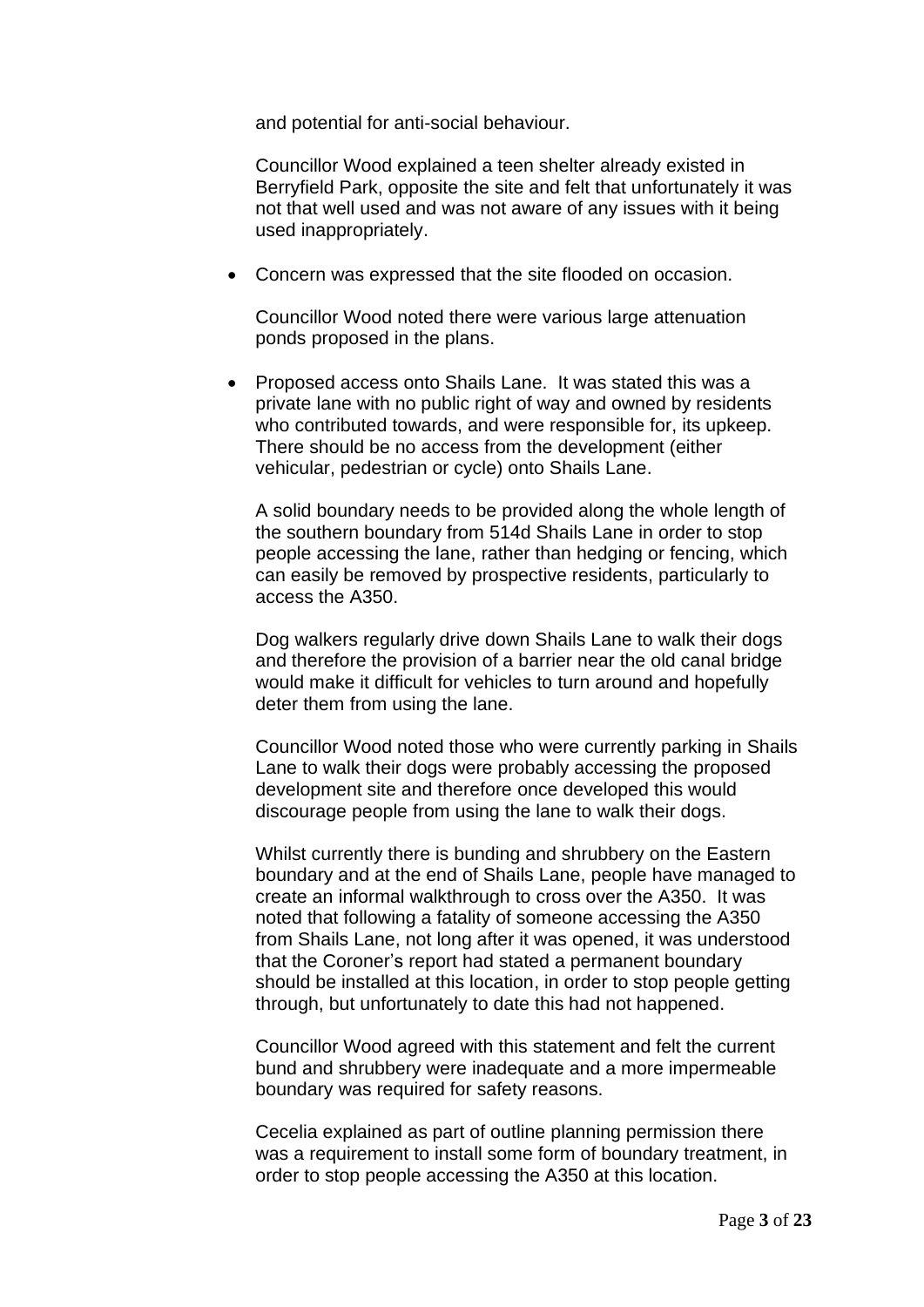• Impact on wildlife, particularly great crested newts, foxes, slow worms and deer.

Councillor Wood explained an ecology report had been done at outline stage and the plans approved, despite the Parish Council objecting to the plans. Therefore, as permission for the development had already been granted, at this stage all that could be done would be to look at the detail of the plans.

Cecelia explained in response to ecology questions that the site was extensively surveyed and recent checks had been undertaken by their ecologist to make sure the status of the site had not changed. David Wilson were securing a Great Crested Newt Licence and would be paying for mitigation for the great crested newts and providing areas on the site for translocating any animals found. Cecelia stated that David Wilson Homes took their responsibility seriously and would adhere to any planning conditions imposed relating to this issue.

• Concern at the potential for people to unlawfully access the sewerage works North of the site and what boundary treatment would be put in place to discourage this.

Cecelia explained an agreement with regards to boundary treatments for that area had not yet been agreed with Wiltshire Council. It is an owners/occupiers responsibility for securing their boundary, however, would keep under review but anticipate there will be no problems.

• How are sewerage treatment works vehicles going to access the site, which it was understood currently use Shails Lane.

Councillor Wood confirmed works vehicles currently used Shails Lane to access the sewerage treatment works and noted it was proposed work vehicles would come off Semington Road and use the new access road proposed for the development to access their site to the North of the site.

• Highway Safety concerns; particularly with regard to the impact of extra traffic on Semington Road and what measures will be put in place to slow vehicles down prior to the junction.

Poor visibility exiting the site, due to a tree adjacent to the junction with Semington Road, which would obscure drivers sight lines.

Oliver explained the access was approved at outline stage with the junction being constructed to Highway guidelines, including the provision of adequate visibility splays either side of the junction. With regard to the tree on the junction, this was currently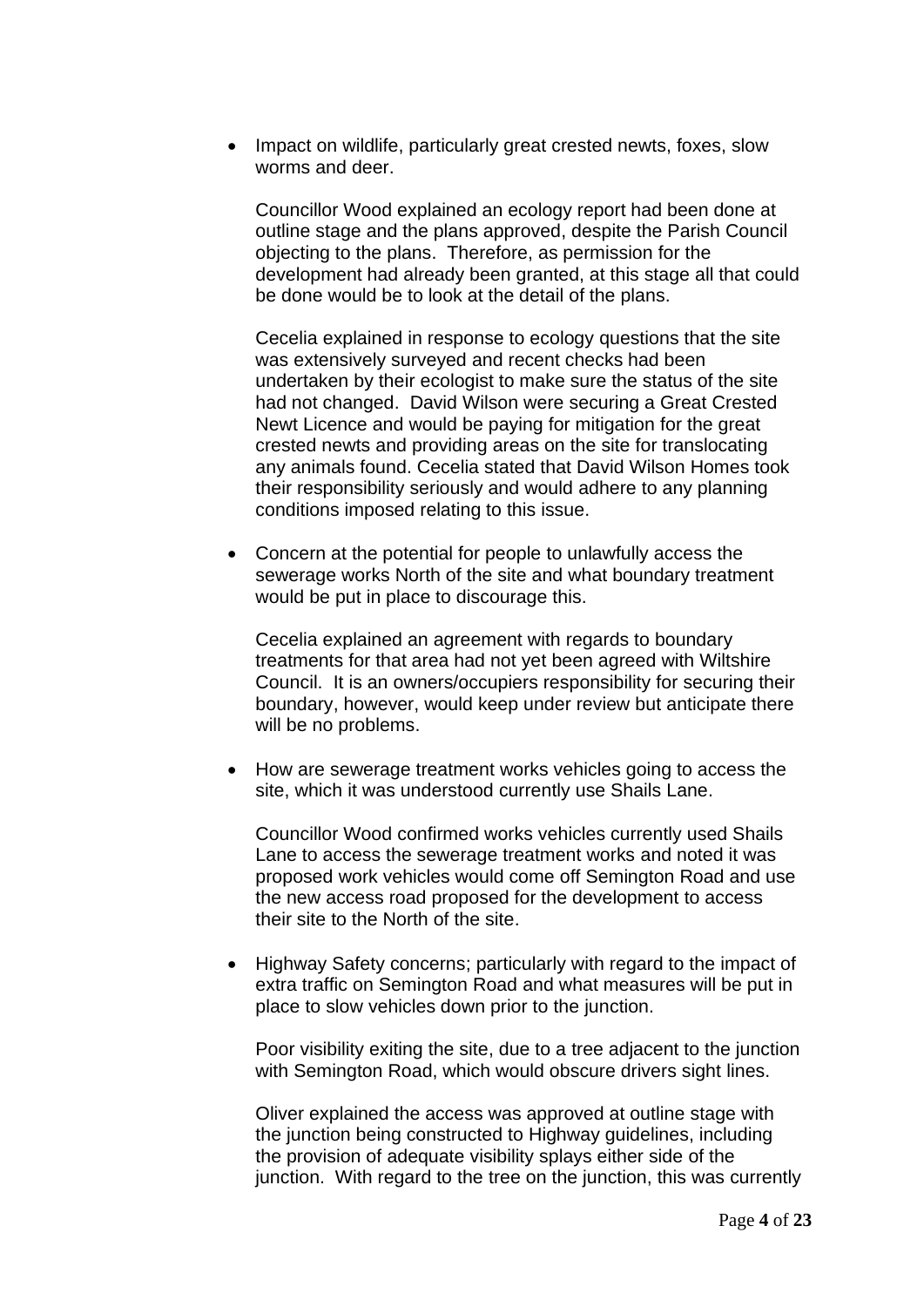being reviewed.

Concern that sewerage lorries will be moving slower out of the site and drivers on Semington Road may not see them coming out until too late.

Councillor Wood felt the sewerage work vehicles currently exited via a T junction onto Semington Road, which would be the same for this site. However, he acknowledged there was an issue with people driving faster in between traffic calming measures in place on Semington Road.

Cecelia explained David Wilson Homes try wherever possible to have their estate roads adopted by the local authority and in order to do this have to meet the Highway standards in order for them to be maintained in perpetuity and therefore have to meet the Council's standards and requirements, otherwise it leaves the residents of the development having to pay for maintenance.

• Lack of consultation. A resident close to the development site raised a concern they had not be consulted on the outline plans and were only recently made aware of the current plans and the meeting this evening.

Cecelia explained residents were usually informed by the Local Authority of any planning applications near their property, by various methods, such as site notice, local press or a letter, it was not the responsibility of the developer to make people aware and explained this was something to take up with Wiltshire Council.

The Clerk invited residents to leave their contact details, if they wished to be kept up to date on plans for the site.

Councillor Holder explained that whilst the application was not in his current ward, it was, when the outline application was submitted and stated that he would be interested to understand what the planning conditions raised in terms of adopting the roads within the development were. Particularly, as there were many examples around Melksham where they have been informed by developers that roads within an estate will conform to highway standards however, it has taken many months and sometimes years for these roads to be delivered to a standard to be adopted.

Councillor Holder explained George Ward Gardens for example took two years to be adopted whilst predominantly occupied and raised a concern that unless there was a specific requirement within the planning permission, residents who moved into the development could be faced with a similar situation as other estates locally and therefore sought assurances from the developers they would deliver and take their responsibilities seriously if there are no planning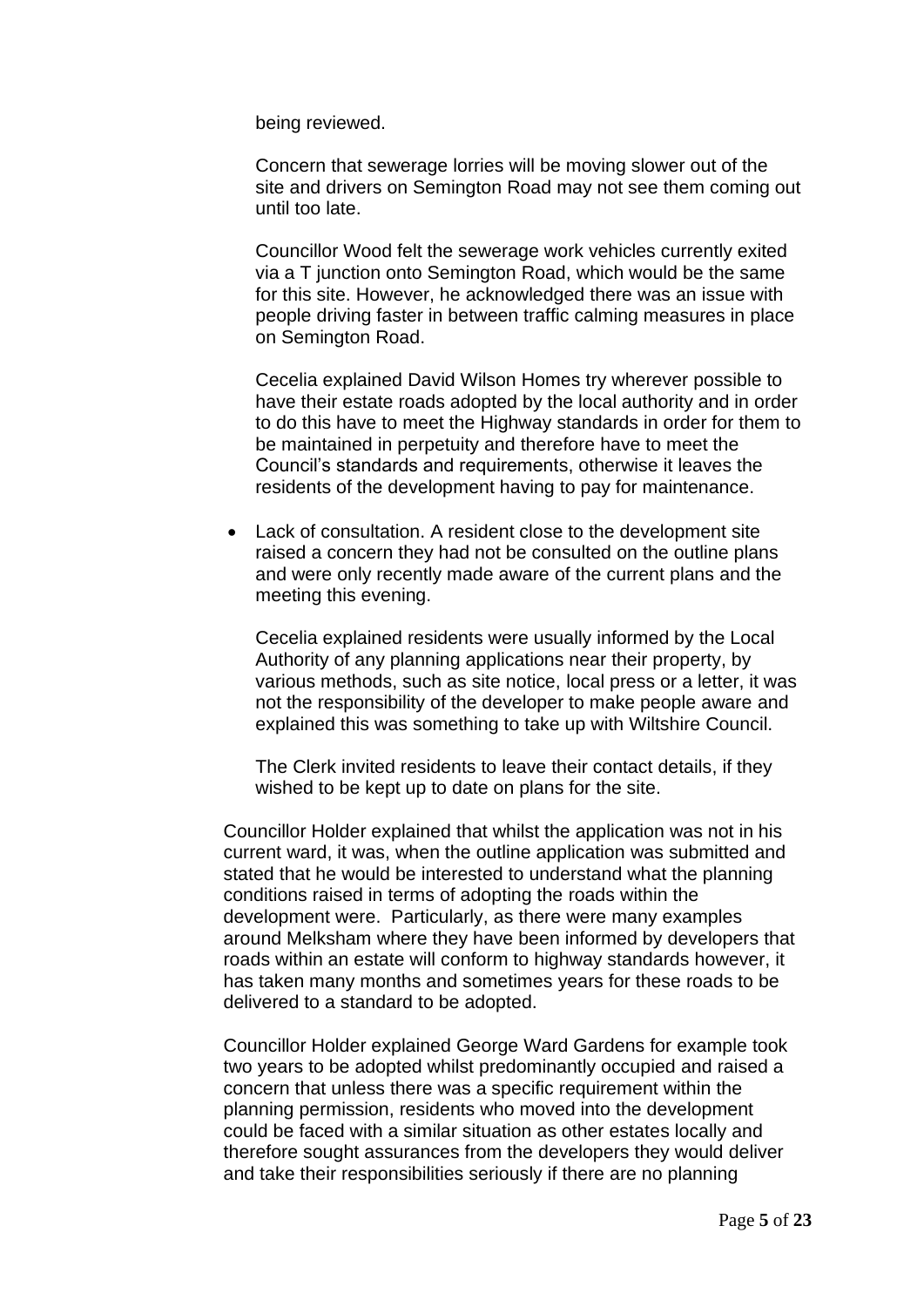conditions to do so.

Cecelia explained if the road were to be private, it would go to a management company or conveyed to the residents. Usually, main roads are adopted. There usually is no requirement on a planning condition that the roads are adopted, however what usually happens is the planning permission requires the structure details of the highway to be submitted to Highways for approval.

Developers do not want to hold on to roads, as they have to maintain them to an adoptable standard, the aim is to have them adopted as soon as possible, however, Local Authorities insist on a 12-month fault free period with not just the highway, but any infrastructure such as street lighting etc. before adopting any roads.

Councillor Holder asked both Oliver and Cecelia if they felt David Wilson Homes were a 'friendly developer'. The Parish thought they had a 'friendly' and inclusive developer in Bowerhill who said all the things said this evening at a public meeting several years ago and have since been negligent in providing efficient and effective street lighting, effectively walking away from their responsibilities.

Councillor Holder explained both himself and the Clerk have tried to get meaningful conversation with the developers in order to get the issues resolved and therefore sought assurances how David Wilson Homes would fulfil their obligations not just for the residents surrounding the development but also those of the new development.

Cecelia explained all developers buy an insurer policy (bond) in place with the local authority. The purpose being if the developer unfortunately goes bust the insurance money can be used to pay for outstanding works. At stages of construction the value of the bond is returned when certain elements of a build are complete and this is a council's way of sanctioning, if a developer is not doing the work.

Councillor Holder stated he wished to understand what commitment could be given to ensure all comments made by the developers with regard to lighting, access to Shails Lane and access to the site would be delivered and how they would ensure they will be friendly and helpful developer.

Cecelia explained David Wilson Homes were part of the Barratt Group and one of the biggest house builders in the country and a 5-star house builder. This is a difficult record to maintain and the only way to maintain this is by surveying all their residents to ascertain if they would recommend them, whether they like a build, both internally and externally and the facilities in a development. It is really important to maintain the 5-star status and to keep residents happy.

A resident of Semington Road raised a concern as noted on TV that a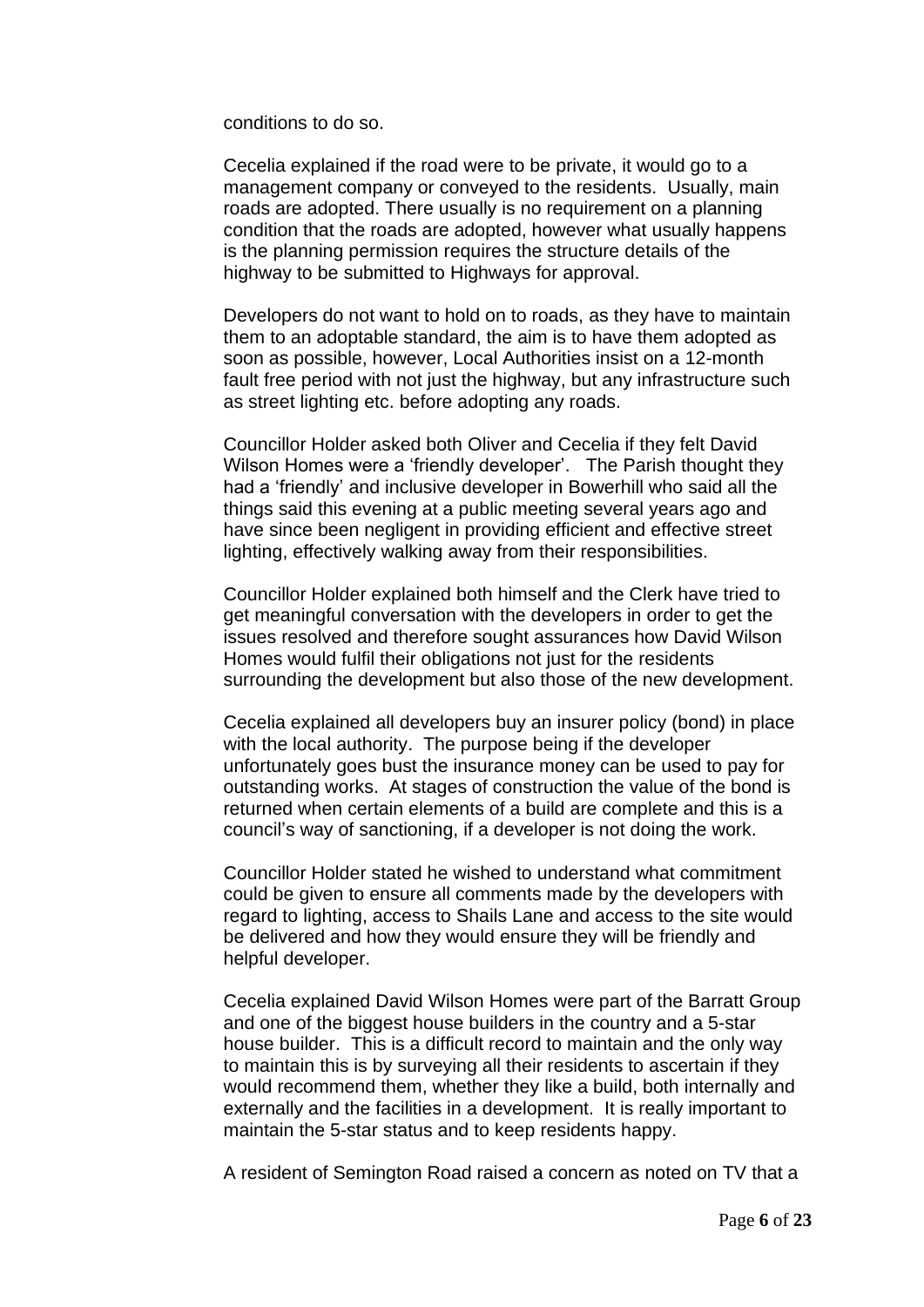lot of developers once they have built their development disappear and leave home owners with concerns which take years to resolve.

Councillor Wood explained everyone would have to accept the words of both Cecelia and Oliver and whilst there had been some bad experiences with developers, this was not always the case.

Councillor Wood invited Members to move to discussing the planning application itself.

### **(Note: Following Members discussing planning application PL/2022/02749 for 144 dwellings on Semington Road members of the public left the meeting, at which point Councillor Wood invited Councillor Holder to talk to the Committee on various planning matters)**

Councillor Holder explained he had made a site visit and spoke to the applicant at 404 The Spa (PL/2022/02719) and felt proposals were an improvement to the existing garage.

With regard to the Pathfinder Place development, Councillor Holder explained there had been a significant amount of correspondence between himself and the Head of Legal Services and Highways at Wiltshire Council regarding this matter. There had been a recent site meeting between the Highways Officer and Taylor Wimpey, which he was unfortunately not invited to, the outcome of which was that Taylor Wimpey were making excuses and delegated authority to complete the outstanding work with regard to the street works for the lighting and pedestrian crossing to a contractor, Flynn.

Councillor Holder explained he had contacted the Highways Officer stating this was not acceptable, as it appeared Taylor Wimpey had been let off the hook. Detailed conversations had taken place with both the Highways Department and Melksham Independent News on the issue.

Further meetings have been arranged with Flynn with Councillor Holder stating he had been included on the invite list and would update the Council in due course.

Councillor Wood noted during earlier discussion there had been mention of a developer bond and asked why this had not been upheld.

Councillor Holder explained this required enforcement action, with Wiltshire Council's Legal Department considering whether to take legal action and was a decision by officers, but hoped enforcement action would be taken.

Both the Clerk and Councillor Wood asked if additional weight could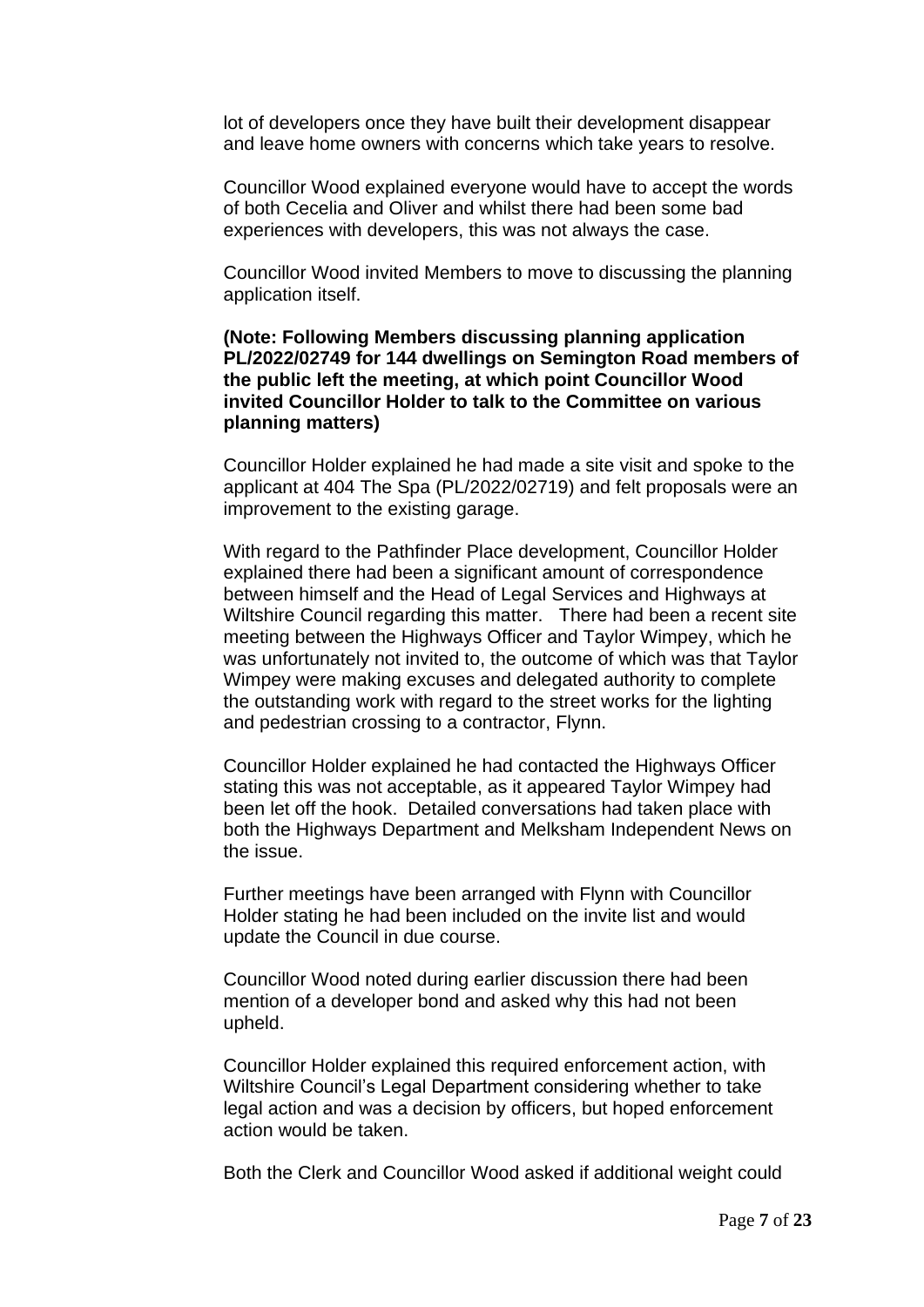be added if the Parish Council also wrote to Wiltshire Council supporting Councillor Holder endeavours.

Councillor Holder welcomed the Parish Council's support and advised they contact Perry Holmes, Head of Legal Services.

Councillor Holder expressed frustration the situation had been ongoing for some time, since the Autumn last year, however, whilst it was lighter nights, there was still a concern at people crossing the road without a proper pedestrian crossing and with more and more people moving into the development this situation would get worse.

With regard to the installation of public art at Pathfinder Way, noted the Clerk had chased this up on several occasions.

With regard to proposals for 650 houses on Blackmore Farm, Councillor Holder felt whilst he appreciated there was a need to build more houses in Wiltshire in general felt this was this an unwelcome development, in an inappropriate location.

Councillor Holder explained a much more sensible approach would be to have a master plan to build a properly thought out and integrated new development, without infill developments which provided no infrastructure improvements.

Councillor Holder noted there had been several comments on social media regarding school provision and the lack of GP surgeries and explained having checked earlier that day, that Melksham Oak was not oversubscribed and unlikely to be on until 4,500 houses were built, based on current projections and birth rates. With regard to primary schools in the Melksham catchment area they were still not oversubscribed, however some were full. There is capacity in the Melksham catchment area, looking at birth rates and projections schools would not be oversubscribed before the new school at Bowerhill is built and understood the planning application would be brought forward within the next 3-4 months. The school will be built in stages, being built as a one form entry initially with the capability to grow to a two-form entry school later on.

Councillor Holder advised single form primary schools were of no intrinsic value to Wiltshire Council and did not satisfy the criteria of Wiltshire Council and should be borne in mind when developers say a primary school will be provided on their site.

Councillor Glover whilst appreciating there was capacity in primary schools in the Melksham catchment area, explained it did not help if it meant people having to travel from various areas of Melksham in order to access a primary school place and felt Wiltshire Council should be looking ahead, forecasting and building schools, if this means one school having less students for a while it could be done.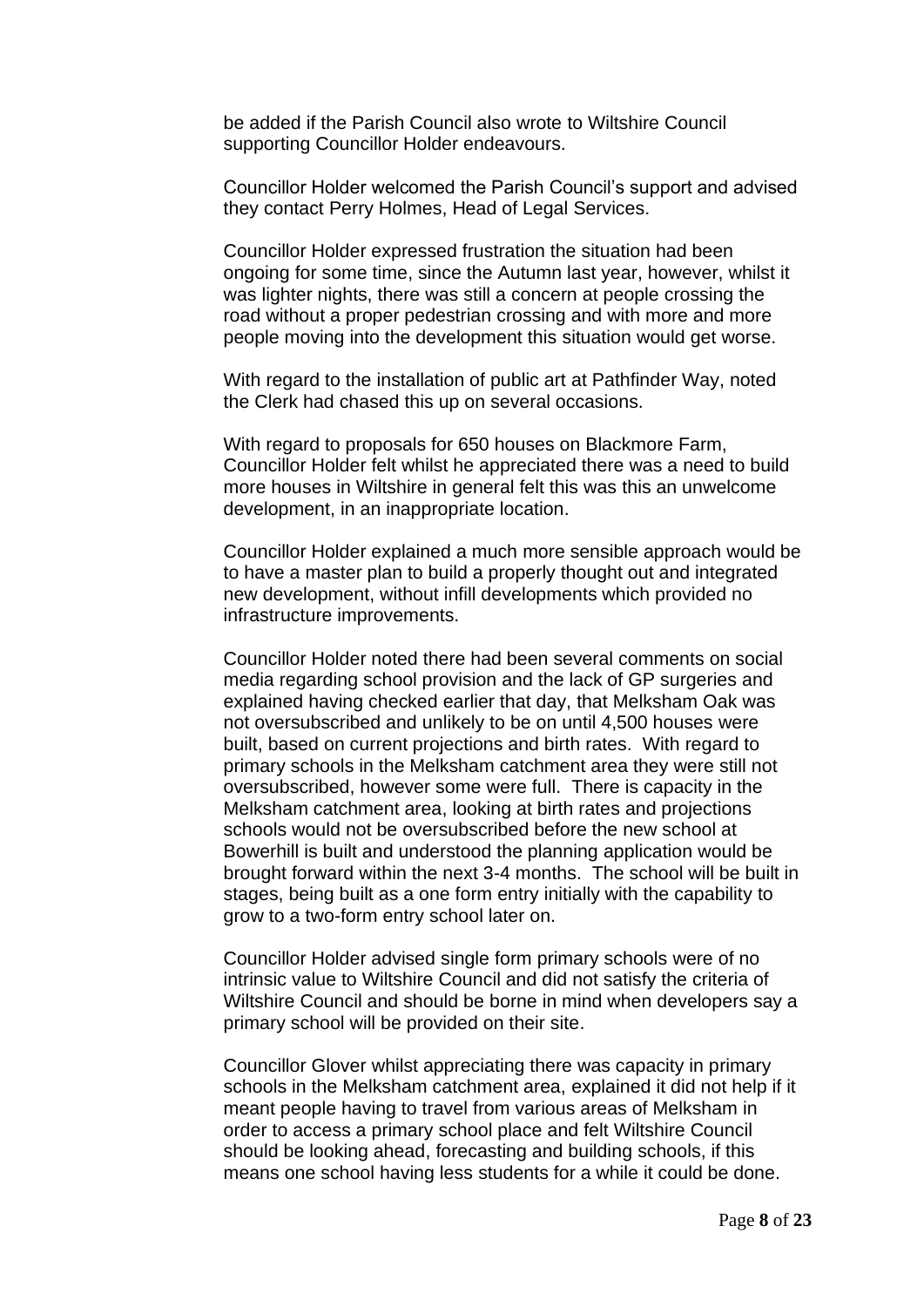Councillor Holder explained it was incongruous the majority of children who would be attending the new primary school at Bowerhill would not live in Bowerhill and had already had discussions on how this could be resolved.

Councillor Holder explained that unfortunately there was a lag between planning being granted and people moving in and an analysis on the birth rates. There were also other issues and it was not an easy fix, but understood there was a willingness to understand the complexity of the matter at Wiltshire Council.

### **526/22 To consider the following Planning Applications:**

**PL/2022/02749:**Land at Semington Road, Melksham, Wiltshire. Reserved Matters (Following Outline Permission 20/01938/OUT) for development comprising the erection of 144 dwellings with informal and formal open space, associated landscaping and vehicular and pedestrian accesses off Semington Road. Applicant David Wilson Homes.

> Members noted comments received from a resident objecting to the application and from Salisbury & Wilton Swifts.

Councillor Glover suggested, following the comments by Councillor Holder with regard to 'friendly' developers, whether it was worth considering meeting with the developers on a regular basis during the construction period for updates and discuss any issues.

Councillor Wood felt this was a good idea, but was a change in the Parish Council's policy and therefore would need to be reviewed.

A member of the public raised concern at the lack of parking, as most houses have 2/3 cars and the difficulties large vehicles, in particular refuge lorries, would have in negotiating parked vehicles

The member of public also noted there did not appear to be any pavements shown on the plans and expressed concern at a potential clash between pedestrians and vehicles.

Councillor Wood noted the adjacent development at Bowood View showed how estates could be well designed, with the provision of footpaths and wide roads, with plenty of parking and parking bays.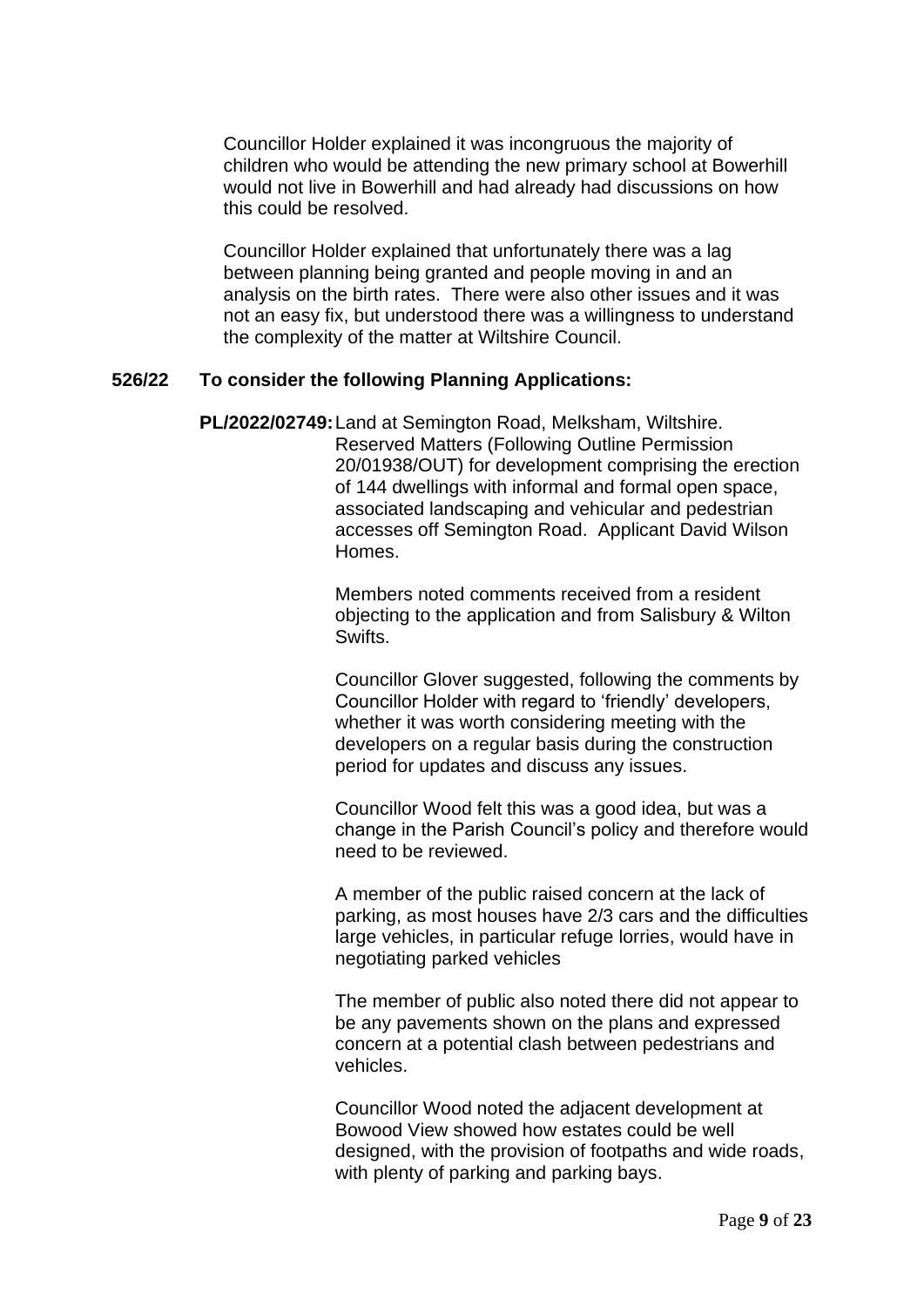Cecelia explained in terms of the provision of footways that these had been designed in the plans as submitted as part of the outline application. However, if there are comments back that the provision of footways is not right or appropriate, they would bear these comments in mind.

Councillor Pile asked what form of visitor parking would be provided.

Cecelia explained parking standards were now a maximum and therefore there was a target range of parking provision which looked at the size of the property and number of bedrooms and provided a ratio for parking, including visitor parking on the highway.

The Clerk noted there was reference within documents to the provision of a wild flower seeded meadow and sought confirmation that this was not a one-off activity but in the management company's remit to manage and maintain regularly.

With regard to street naming, the Clerk explained the Council wanted to reflect the connection with the Wilts & Berks Canal and had put forward a suggestion that the canal theme, as with Bowood View, be continued and streets named after canal engineers. The parish council were disappointed that Whitworth, who designed the Wilts & Berks Canal was not chosen for Bowood View and asked that the main spinal road of the development be named after him.

Councillor Wood reminded members of public whilst they could not object to the development itself, as it had been approved at outline stage, they could make comments on the reinforcing of the boundary between Shails Lane and the development and to send their individual comments to Wiltshire Council.

**Comments:** Whilst not objecting to this application, the Parish Council make the following observations.

#### **Highway Safety/Layout**

A concern was raised the straight spine road North to South of the site had potential to be a 'race track' and was an inferior layout than that proposed at outline stage, which encouraged lower speeds within the development.

It was noted the proposed layout had at least four dead ends with residents being expected to pull their bins to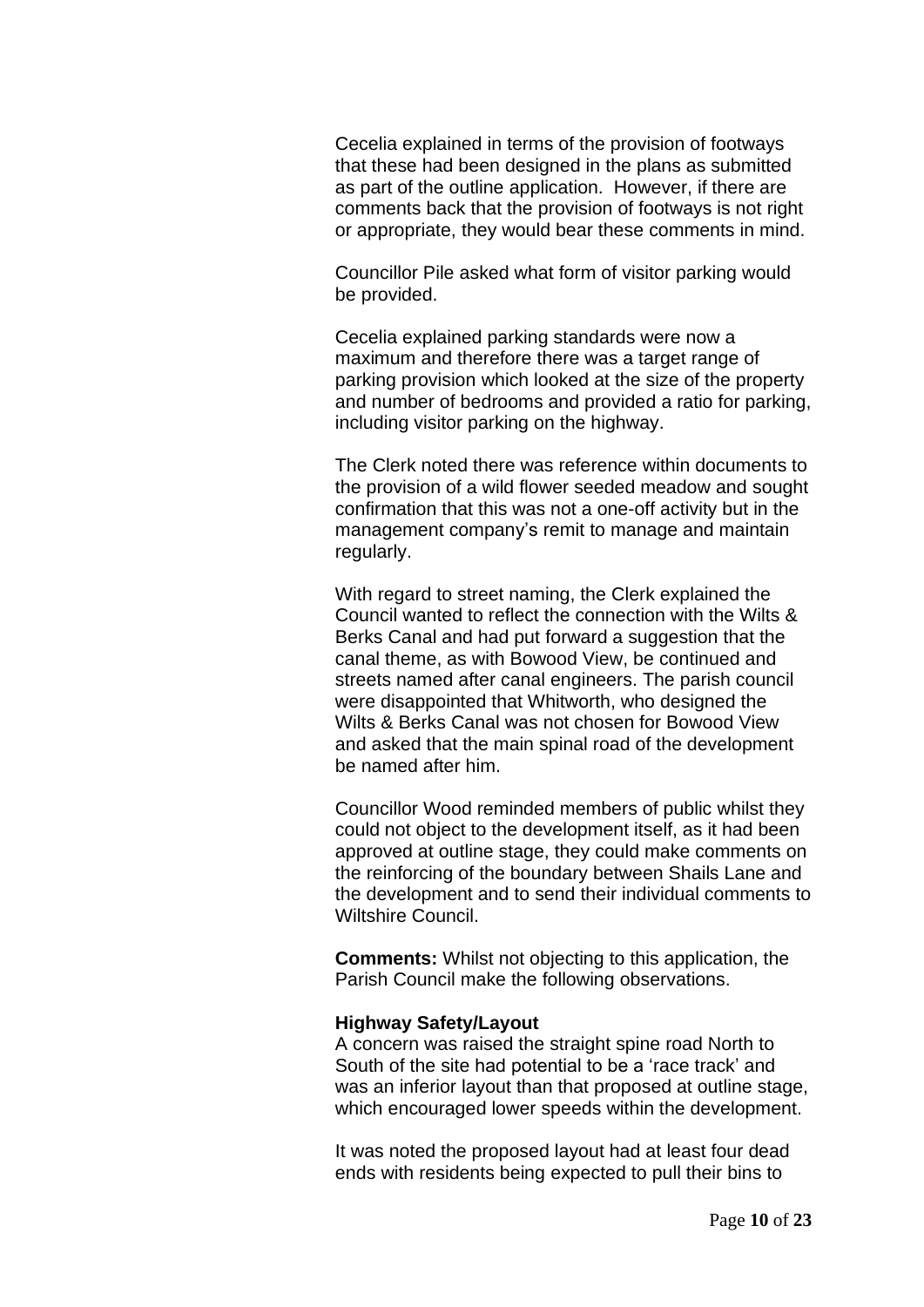the main spine road. Refuse lorries would be expected to reverse out which was not satisfactory.

Whilst not supporting dead ends within the development, if all or some are to remain, the Parish Council ask that the bin store sites are large enough to take more than just one bin for each house, as several bins are usually collected in any one day. Members also raised a concern people could be tempted to leave their bins out permanently.

It was noted that there is a crossing on the A350 from Hampton Park industrial estate to the Bowerhill industrial estate, but from the point of view of residents of this development, there will only be a single access on the north west corner.

It was noted the affordable housing element seemed to be in distinct groups which could lead to discrimination between residents, therefore, the Council ask the affordable housing element be mixed in more amongst the development.

#### **Shails Lane**

Concern was raised that it was possible that residents of the site will attempt to reach the proposed new school at Pathfinder Place, Bowerhill by trying to access the A350, which is extremely dangerous. Members noted following a fatality of someone exiting Shails Lane to access the A350, not long after it opened, the Coroner in their report had stated a form of barrier be erected, which does not appear to have happened as yet.

Members supported the comments by residents with regard to the lane not being suitable for access from this development. Therefore, the Council ask a secure solid boundary be installed, running the whole length of the Southern boundary. A hedge would not be sufficient, as future residents could grub out any hedging and put a gate in, in order to access Shails Lane.

Members asked that a permanent barrier at the end of the current line of dwellings on Shails Lane (adjacent to 514d), just past the old canal bridge be installed, as this would give a clear indication the lane is not an access to the new development and will also discourage people from using the lane as a dog walking area and fly tipping spot.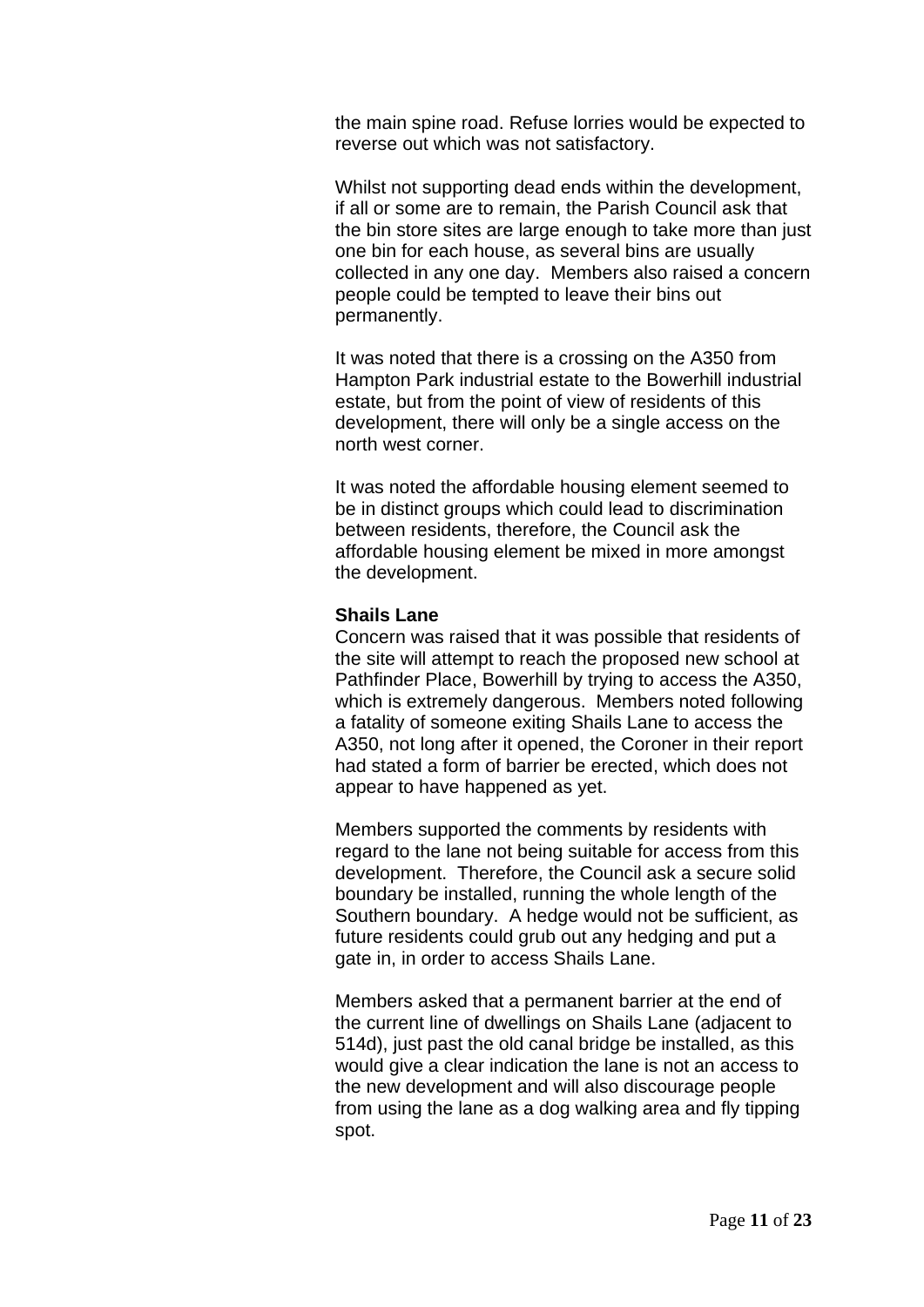#### **Other**

Where children from the development will go to school. At outline stage the Council had stated the site is a significant distance from any primary schools with the nearest school full with the proposed new primary school at Pathfinder Place not yet built.

It was noted timber play equipment was proposed with one entry gate. It is a policy of the Parish Council not to have this type of equipment and to have two lots of double entrance gates rather than single in order to stop children easily getting out and dogs getting in.

The Council also like to see safety surfacing protrude outside the fencing surrounding any play area, as this allows the mowing of spaces outside the play area to be undertaken without leaving weeds growing up by around the fence. The Parish Council would welcome meeting the developers to discuss the play area in greater detail.

Whilst at outline stage allotments were proposed with the Parish Council stating there was enough provision of allotments in Berryfield. It was noted whilst there appeared to be no proposals in the current plans for allotments, there was reference to allotments in one of the documents, however, there was no mention of who would run these, provision of a car park, security, access, or provision of water mentioned.

Members endorsed the comments by Salisbury and Wilton Swifts in asking for ecological measures to be included on the site, such as bird, bat and bee bricks, reptile refugia and hibernacula.

Whilst mention had been made earlier in the meeting of Great Crested Newts, there did not appear to be information regarding the protection of bat habitats, which were understood to be located on the site.

It was noted Wessex Water had raised a holding objection as there appeared to be conflict with existing pipes.

The Parish Council ask for the following: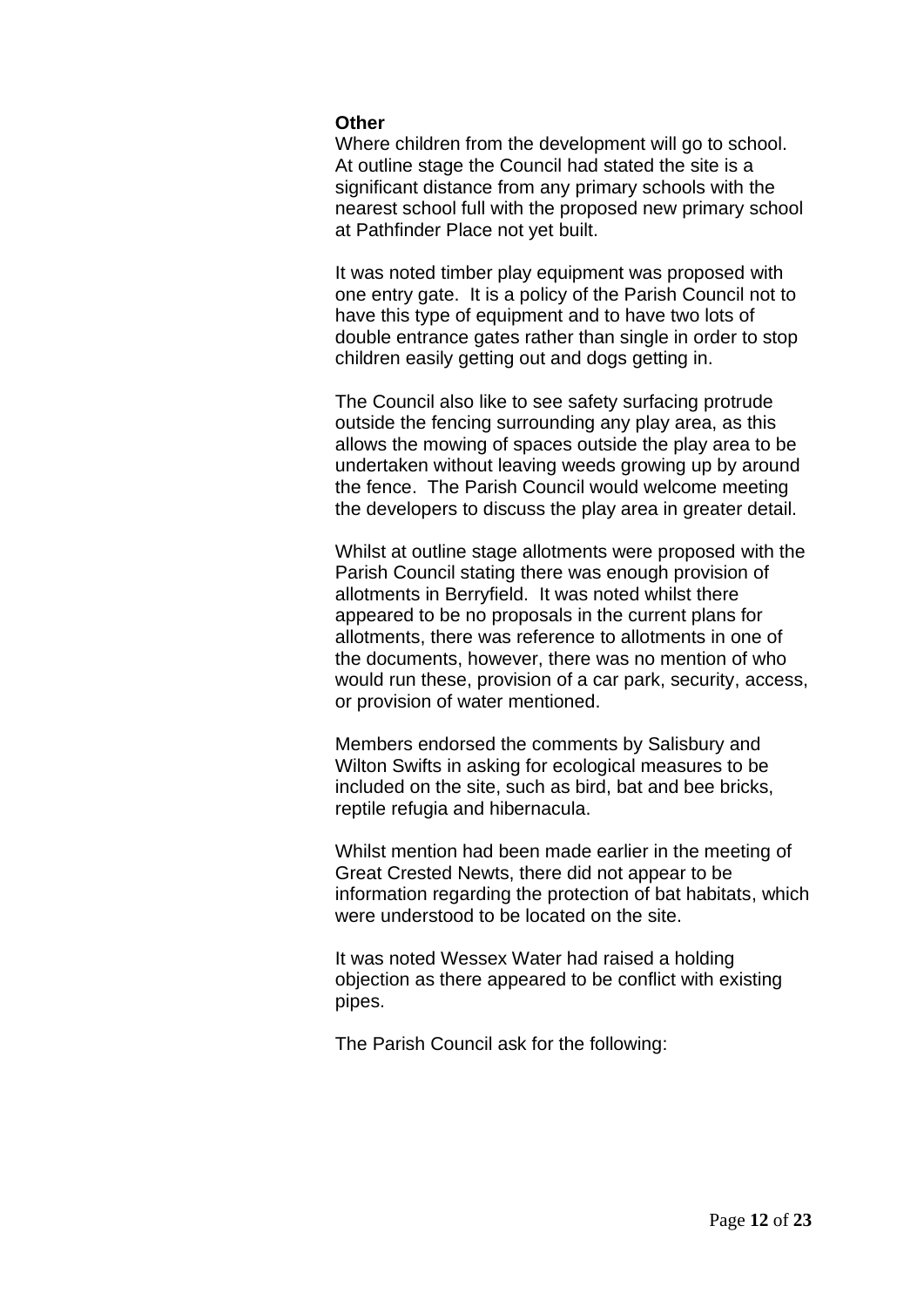- Adherence to policies with the Melksham Neighbourhood Plan.
- Circular pedestrian routes around the site.

Good examples of 'hoggin' circular walks can be found at Bowood View and Pathfinder Place, which are popular with residents and were put in at the request of the Parish Council.

- The provision of benches and bins where there are circular pedestrian routes and public open space and the regular emptying of bins to be reflected in any future maintenance contribution.
- Connectivity to existing housing developments. This is particularly important, as the Parish Council are currently building a new village hall on the adjacent site at Bowood View. The current plans would require residents of the proposed new development to go out onto Semington Road and into Telford Drive to access the hall, which was less than ideal.

It was noted Wiltshire Council's policy was for connectivity with existing development insisting that Sandridge Place had connectivity with the adjacent Churchill Avenue estate.

- Contribution towards improvements to public transport in the area.
- A Speed limit of 20mph within the development which is self-enforcing.
- Affordable housing is tenant blind and constructed in similar materials to other properties on the site.
- The road layout is such that there are no cul de sacs or dead ends, so that the refuse lorries do not have to reverse out.
- A contribution towards medical and educational facilities in the area.
- The Parish Council wish to enter into discussions being the nominated party for the proposed LEAP (Local Equipped Area of Play)/Play Area.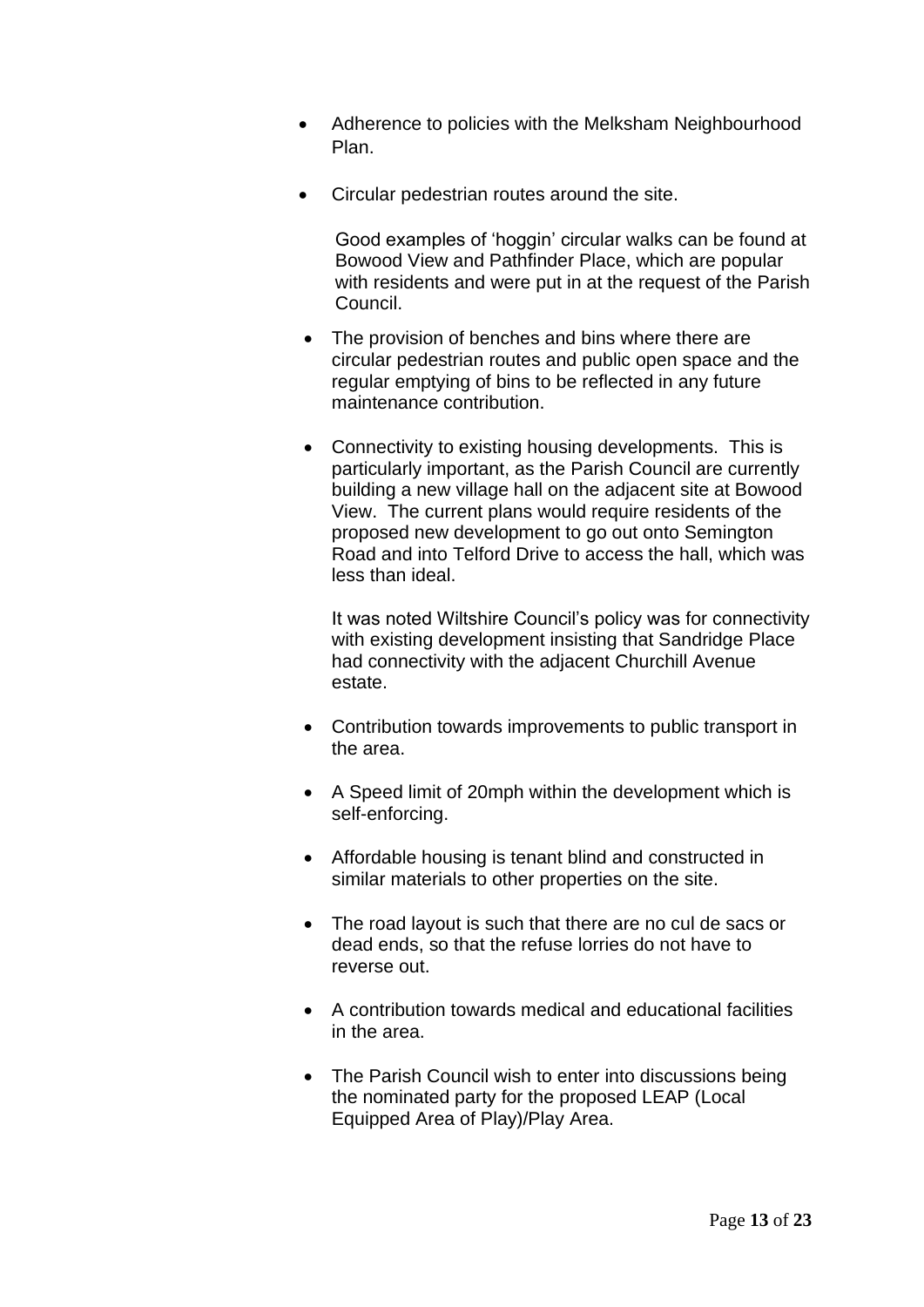- Whilst the provision of a teen shelter was welcome, at outline stage the Parish Council asked for a MUGA installed in a location away from the LEAP.
- Practical art contributions, and would like to be involved in public art discussions.
- Whilst the Parish Council are keen on trees, ask that these are not planted adjacent to property boundaries, or adjacent to roads in order they do not cause issues later on with overhanging people's boundaries or the highway respectively. They also asked that trees are set back from any ditches adjacent to properties, in order there is enough space for maintain of any ditches to take place.
- When abutting existing houses, the design layout is garden to garden to maintain a distance between existing properties.
- Any proposed 2.5 dwellings or above be located within the centre of the development.
- There are no shared surfaces within the design, if they are included the Parish Council ask there is clear delineation between footpath and road surfaces.
- Whilst it is noted the Wiltshire Council Affordable Housing Officer appears to be happy there are no bungalows proposed for the site, the Parish Council would like to see some provision of bungalows within the development.
- Provision of two bus shelters tall enough and with a power supply to enable real-time information, proper seating (not a perch), side panels and kerbs etc to match that at Bowood View. To be located in the vicinity of the New Inn bus stops.

It was noted in the Decision Notice that one should be erected, however, the Council feel there should be two to replicate what is happening at Bowood View.

- Traffic calming this end of Semington Road.
- Rights of Way Improvements to MELW7, taking the route down to the river. It was noted the Rights of Way Officer is in support of this request and is in discussion with the landowner, with a suggestion the Parish Council ask for funding to cover the diversion order and the bridge construction.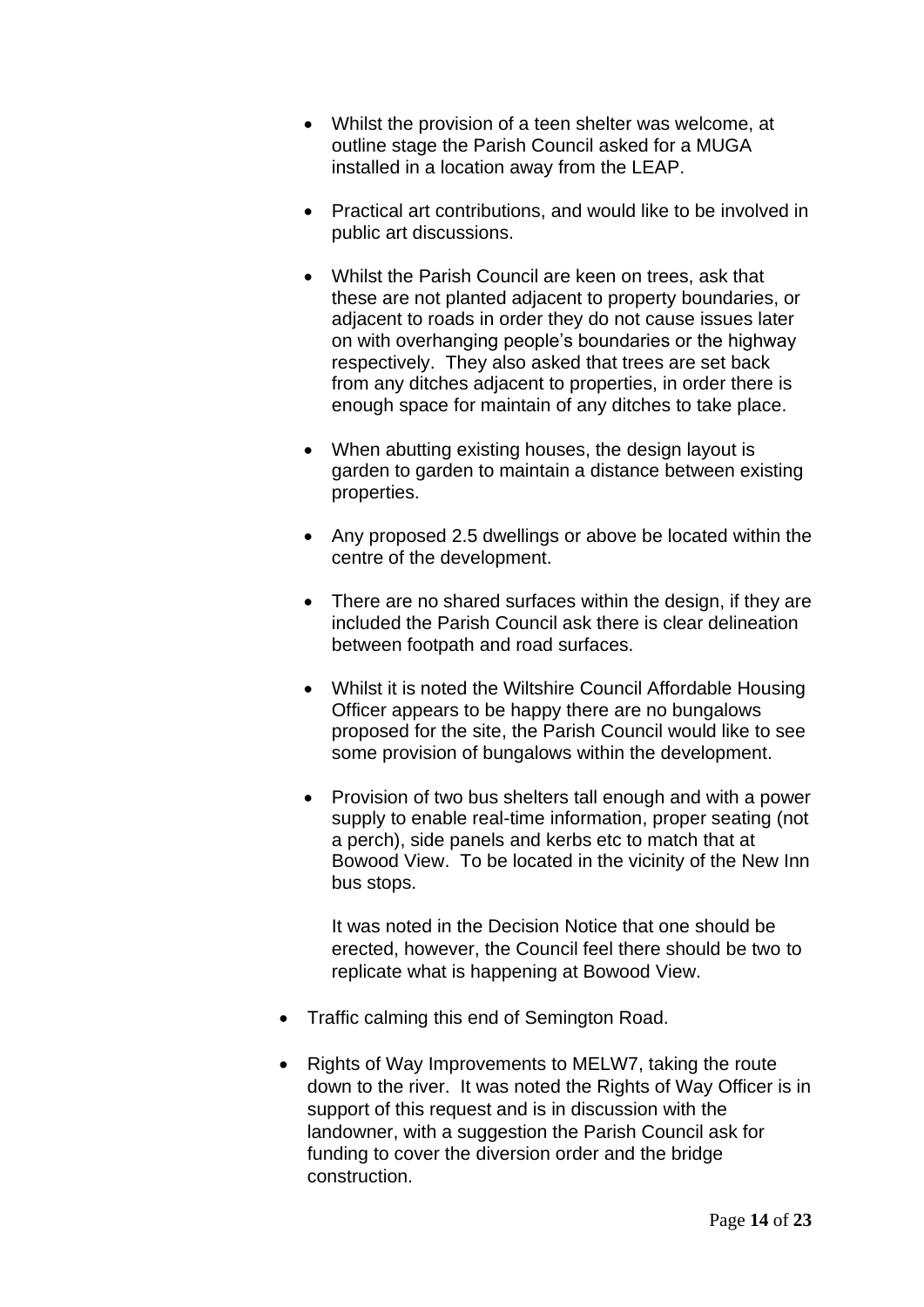- The provision of a footpath from the new development across the brook with a footbridge, to provide pedestrian access to the village hall, without the need to go out onto Semington Road.
- Provision/contribution towards interpretation signs for the historic line of the Wilts & Berks Canal through the development.
- A contribution towards the new Berryfield village hall for fitting out with furniture, equipment, fittings and towards future running costs.
- A contribution to the land transfer and building costs associated with the provision of a patio/terrace outside the village hall currently under construction.
- A contribution to purchase a Battery to store power from the grid and/or the solar panels for the new village hall/lighting the footpath access in the immediate vicinity.

To send these comments direct to the developers for their information, along with the minutes of the Highways & Streetscene meeting on 21 March 2022, at which improvements to rights of way and highway safety on Semington Road were discussed.

**Recommendation:** The Parish Council meet with developers regularly until the project is complete and signed off.

Councillor Wood sought approval to move item 9 forward to enable Councillor Holder to listen to the debate, prior to leaving the meeting (the notes of these discussion being recorded at Min 528/21.)

**PL/2022/02614:**Westlands Farm, Westlands Lane, Whitley. Variation of conditions 2 and 10 to 17/04110/FUL to allow for amended plans related to the permitted Battery Storage Facility. Applicant Melksham East Storage Limited

**Comments:** No Objection.

**PL/2022/02650:**Daisy Chain Nursery, 160 West Hill, Whitley. Change the use of the field behind Daisy Chain Day Nursery for use solely as a garden play area for the children.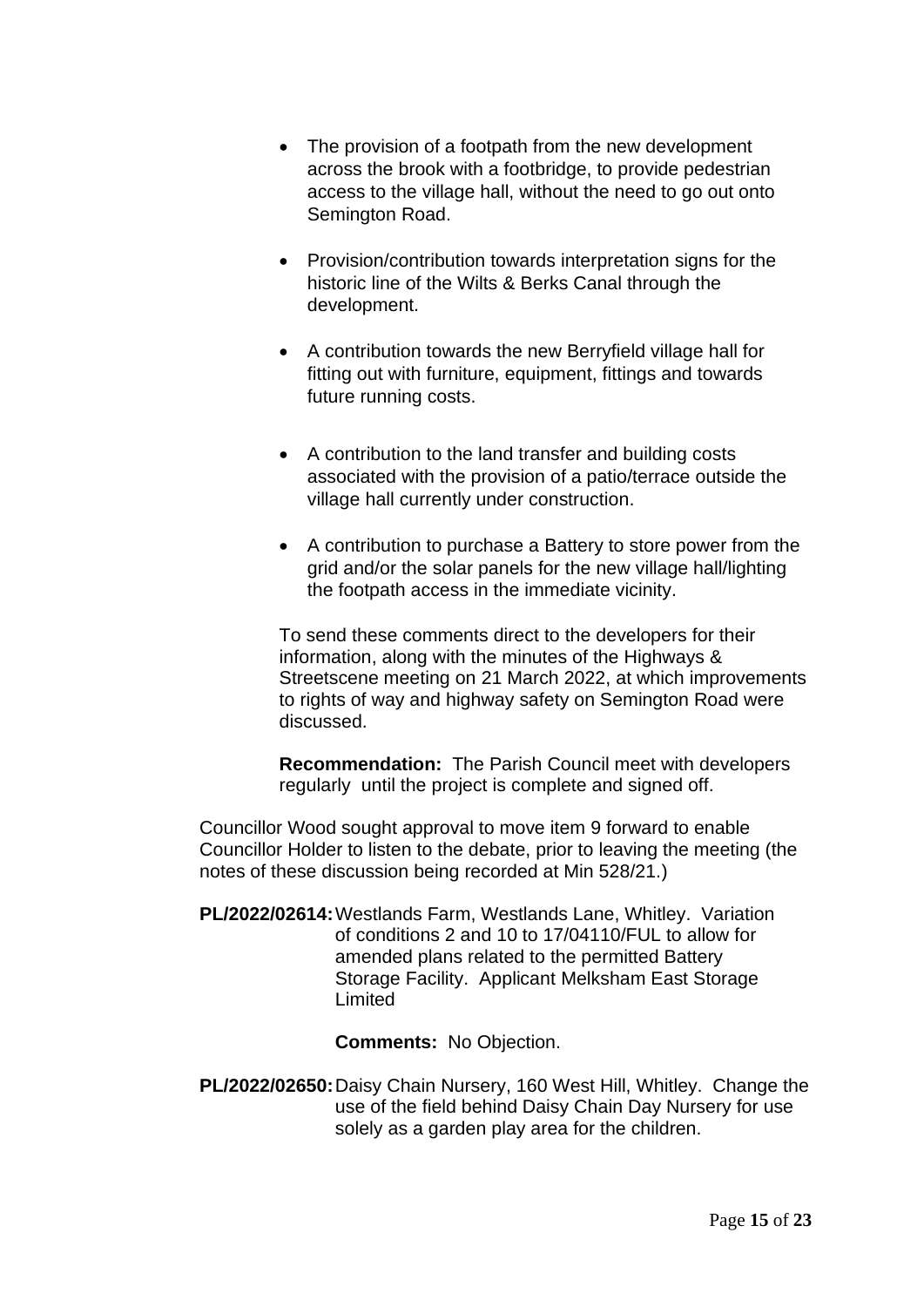**Comments:** The Parish Council have no objection to this application. However, note the application site is outside the settlement boundary and therefore, would not support any development which changes the use of the land to domestic use.

**PL/2022/02719:**404 The Spa, Bowerhill. Total rebuild of the existing single floor, double garage structure to the same area but with a slate roof and timber cladding to be more in keeping with the main listed building. Existing building (made of wood, painted concrete blocks and steel corrugated roof).

**Comments:** No Objection and welcome.

**PL/2022/02955:**Willowbank Cottage, New Road, Melksham. Regularisation of existing building as a domestic annex with a minor extension.

> **Comments:** No Objection. However, the Parish Council ask that a condition be placed on the application that the annex cannot be sold as a separate dwelling.

**PL/2022/03008:**486A Semington Road, Melksham. Variation of condition 2 of 18/06413/FUL - To allow for wider garage and carport.

**Comments:** No Objection.

**PL/2022/03132:**34 Shaw Hill, Shaw. Single storey rear and side extension, internal alterations, loft conversion, garage conversion**.** 

**Comments:** No Objection.

**527/21 Revised Plans** To comment on any revised plans received within the required timeframe **(14 days)** 

No revised plans were received for consideration.

**528/21 Public Consultation Re 650 Houses at Blackmore Farm.** To consider a response as part of the public consultation and to note various items of correspondence from residents.

> It was noted various correspondence from residents had been received objecting to proposals for 650 dwellings at Blackmore Farm.

> **Resolved:** To send the following comments to the public consultation.

Melksham Without Parish Council **STRONGLY OBJECT** to proposals for 650 dwellings on this site for the following reasons: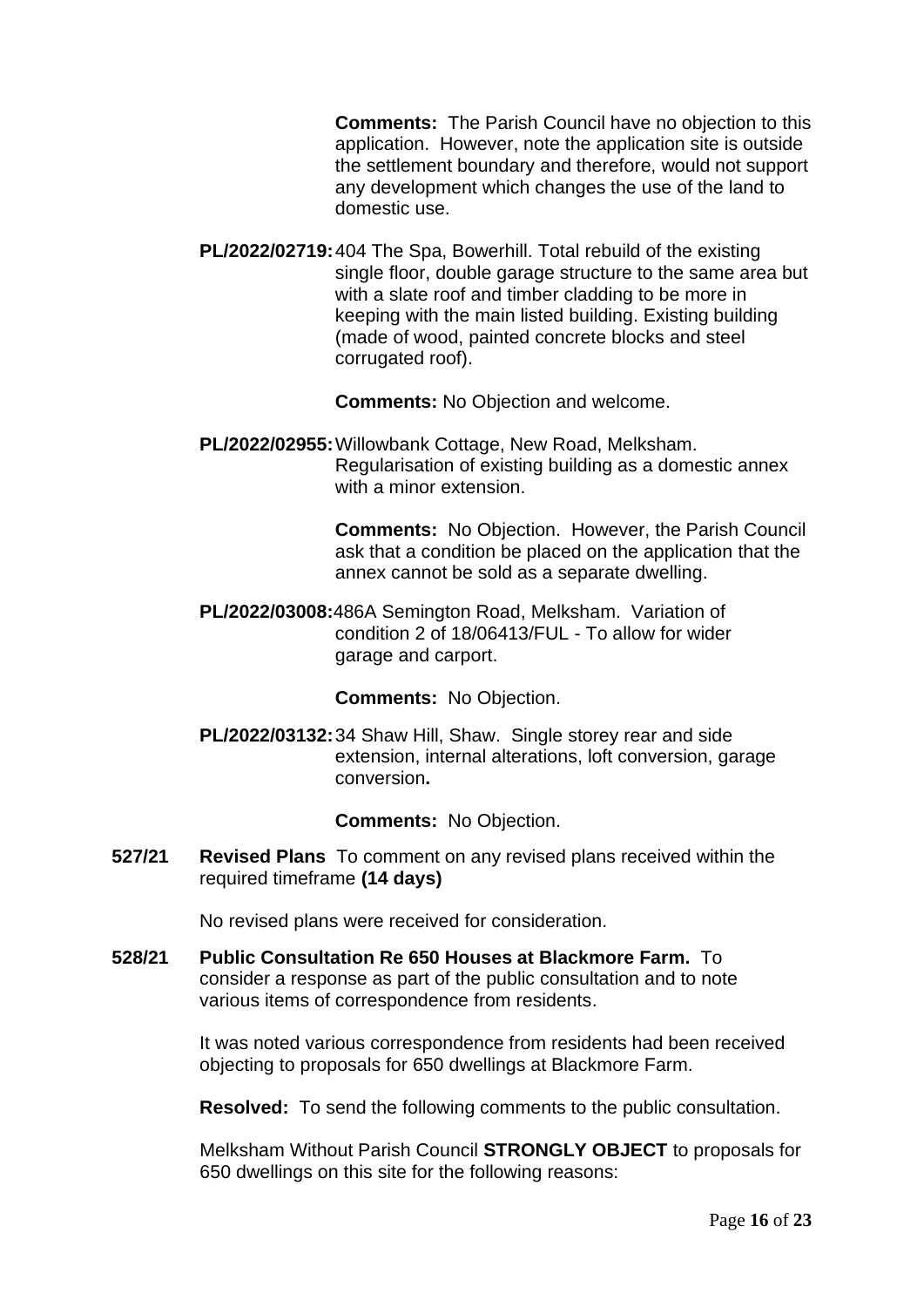- The proposals do not answer the strategic needs of the Melksham Neighbourhood Plan area and in fact distinctly hinder any future strategic plans for Melksham in terms of master planning.
- The development is in the open countryside, outside the Settlement Boundary of Melksham & Bowerhill, isolated and therefore unsustainable.
- The Melksham Neighbourhood Plan was made on 8 July 2022 and therefore meets the NPPF "Paragraph 14" criteria in the light of the current lack of 5-year land supply, demonstrated by Wiltshire Council.
- The Melksham Neighbourhood Plan Steering Group are currently undertaking a Call for Sites (during April and May 2022) for the purposes of allocation in the emerging review of the Melksham Neighbourhood Plan and this site has not been submitted as part of that process.
- The proposals are not part of any housing allocation in the current Melksham Neighbourhood Plan. The proposals do not adhere to policies within the Plan, particularly policies 1, 6, 8, 11 and 18 with regard to sustainable design and construction, housing in defined settlements, infrastructure phasing and priorities, sustainable transport & active travel and local distinctive, high-quality design, respectively.
- There is a lack of connectivity with the surrounding area and lack of connection to Eastern Way.
- Highway safety concerns with two entrances/exits close together proposed on Sandridge Road, at the bottom of a steep hill and on a bend, with several accidents having taken place along this stretch of road over the years.
- The proposal for a single form entry primary school does not meet the Wiltshire Council criteria of two form entry school provision.

Whilst the parish council strongly object to the proposals, the parish council ask that the following be included in any future planning application:

- Adherence to policies of the current Melksham Neighbourhood Plan and those of the emerging review of the Plan.
- The route in the 2<sup>nd</sup> non-statutory consultation for the proposed A350 Melksham detailed a roundabout junction on Sandridge Road. Therefore, with 'T' junctions proposed on to Sandridge Road, they would impede traffic flow and cause traffic chaos. A suggestion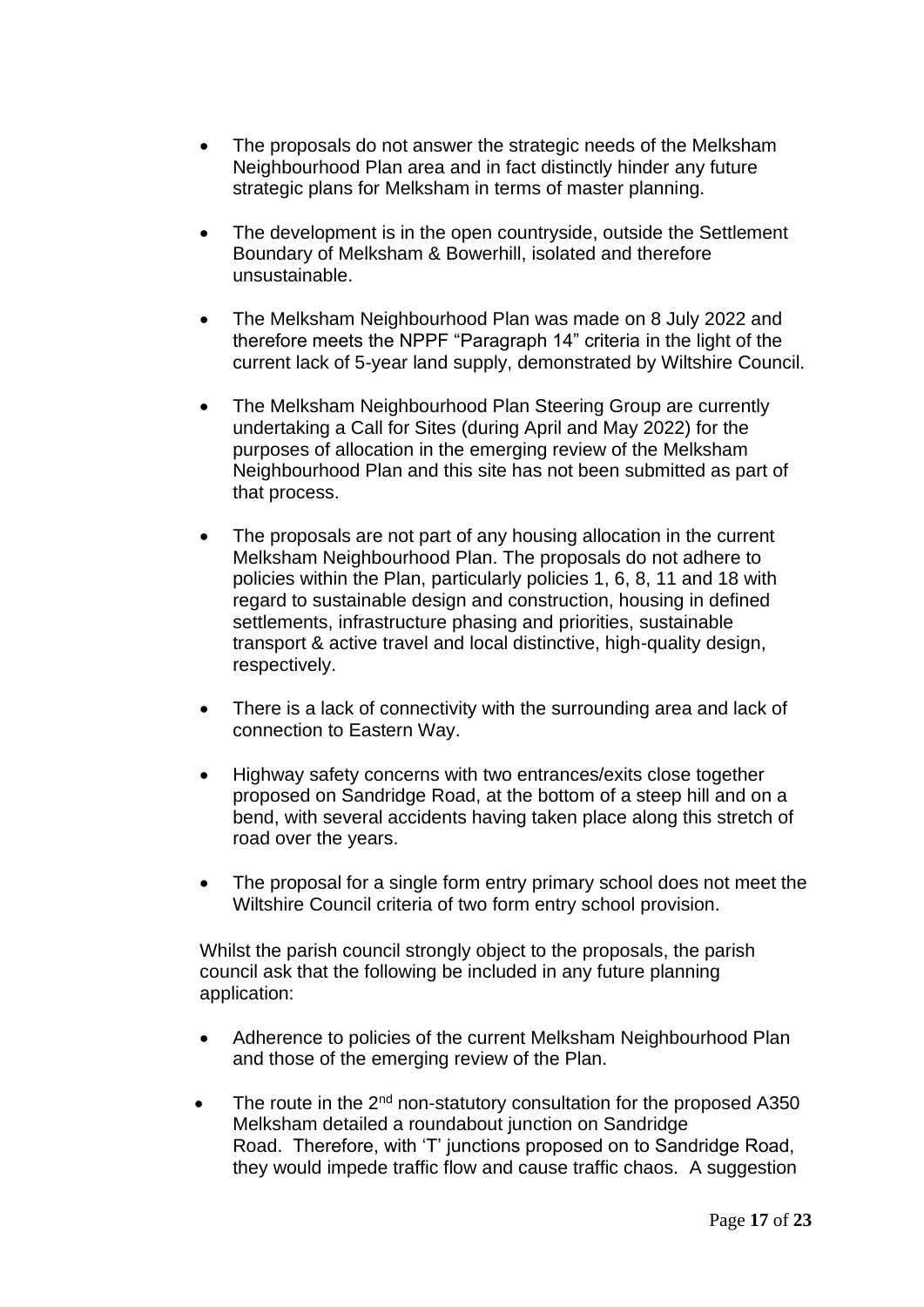is made that roundabouts should be installed instead, in order to ease traffic flow; if the planning application were to progress further.

- The Parish Council enter into discussions to be the nominated party for any proposed LEAPs (Local Equipped Area of Play)/Play area.
- Equipment installed for teenagers.
- Provision of fenced in allotments with water, car park, security measures.
- Circular pedestrian routes around the site.
- The provision of benches and bins where there are circular pedestrian routes and public open space and the regular emptying of bins to be reflected in any future maintenance contribution.
- Connectivity with existing housing development.
- There are practical art contributions, with the Parish Council being involved in public art discussions
- Speed limit within the site is 20mph and self-enforcing.
- The development is tenant blind.
- If adjacent to existing dwellings the design is such that the layout is garden to existing garden.
- The road layout is such that there are no dead ends in order that residents and refuse lorries do not need to reverse out of roads.
- Contribution to educational and medical facilities within the Melksham area.
- There is visible delineation between pavement and roads. Shared spaces which are easily identifiable.
- Tree planting is not adjacent to property boundaries, in order they do not cause issues later on with growing over the boundary to resident's properties or causing shade on gardens.
- Large contribution towards the enhancement of public transport for at least the first 5 years.
- Contribution towards bus shelters which are tall enough and with a power supply to enable real time information to be installed. To give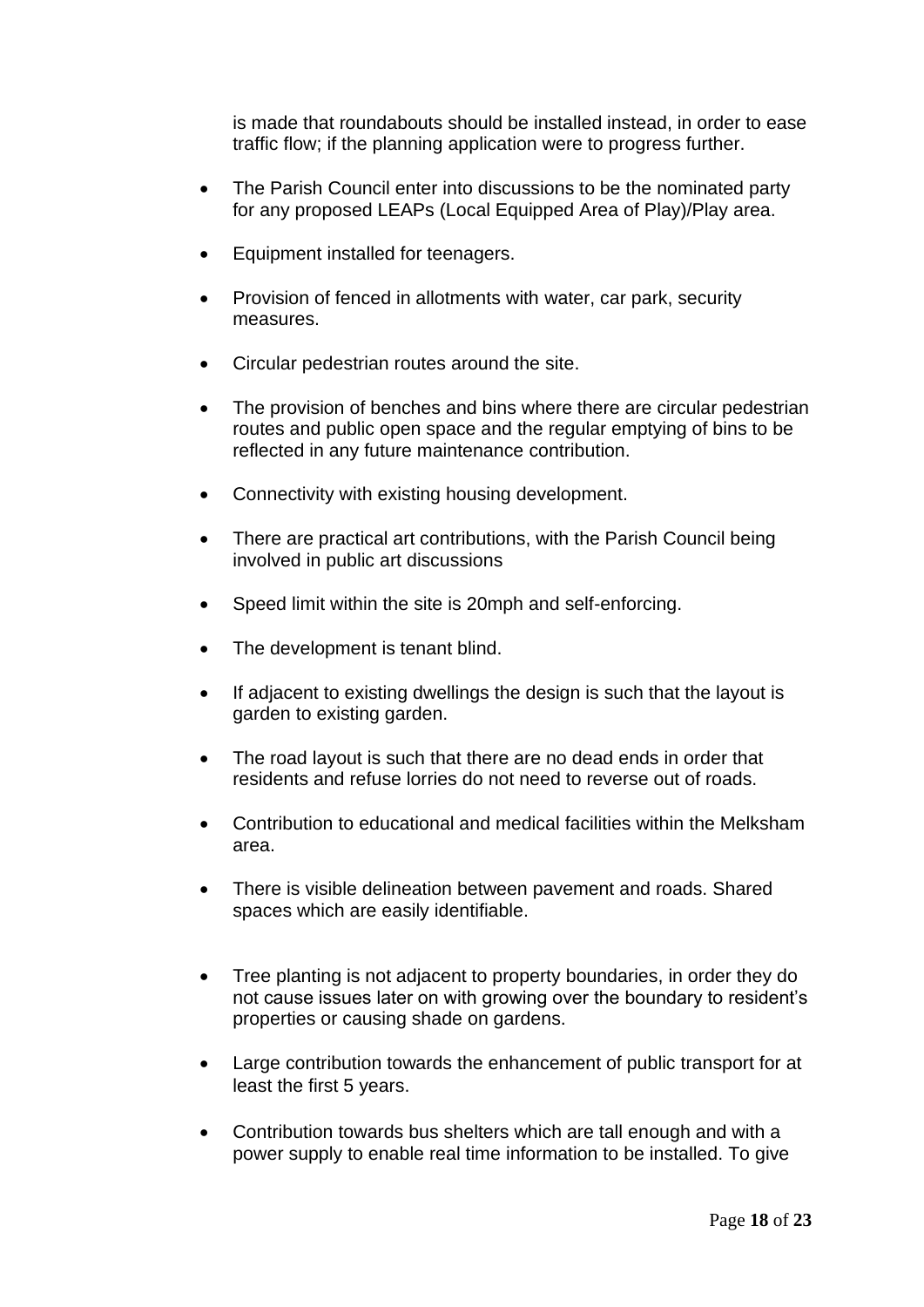good shelter from the weather to users including sides to the shelters, with a bench seat rather than a perch seat.

- More land be set aside to enable a functional community hub.
- Provision of Local Centre, similar to nearby Verbena Court, with the provision of electric car charging points (in line with Policy 4 of the Neighbourhood Plan).
- Large contribution towards community facilities, noting a precedent has been set with £500,000 coming forward for village hall/community centres by both developers for the 450 dwellings East of Melksham and the 150 dwellings on Semington Road (Bowood View) for village halls/community centres; to be increased from this precedent in line with the rate of inflation.
- Contribution towards green initiatives i.e., provision of charging points, local green energy production and battery storage for the community hub.
- Improvements to existing Rights of Way in the area, which are understood to have been submitted by Wiltshire Council's Rights of Way Team as part of their response to the proposals.
- The parish council ask in addition to those improvements for the provision of pedestrian access to Praters Lane from Sandridge Road around Lopes Close, by providing a route under the overhead power lines on the proposed development site.
- Right of Way MELW30 becomes a bridleway to connect up bridleways at MELW40 & 41, particularly as there are many stables in this area.
- Ecological measures such as bird and bat boxes, bee bricks, reptile refugia and hibernacula with all these enhancements (types, numbers, position etc) marked on plans and drawings.
- **529/21 Planning Enforcement:** To note any new planning enforcement queries raised and updates on previous enforcement queries.

The Clerk explained the Council were still awaiting the outcome a several enforcement queries which had been submitted to Planning Enforcement in recent weeks for investigation.

a) **Westlands Lane Battery Storage (17/04110).** To note comments from Planning Enforcement following complaints of HGVs using Westlands Lane.

The Clerk explained it appeared the problem of HGVs using Westland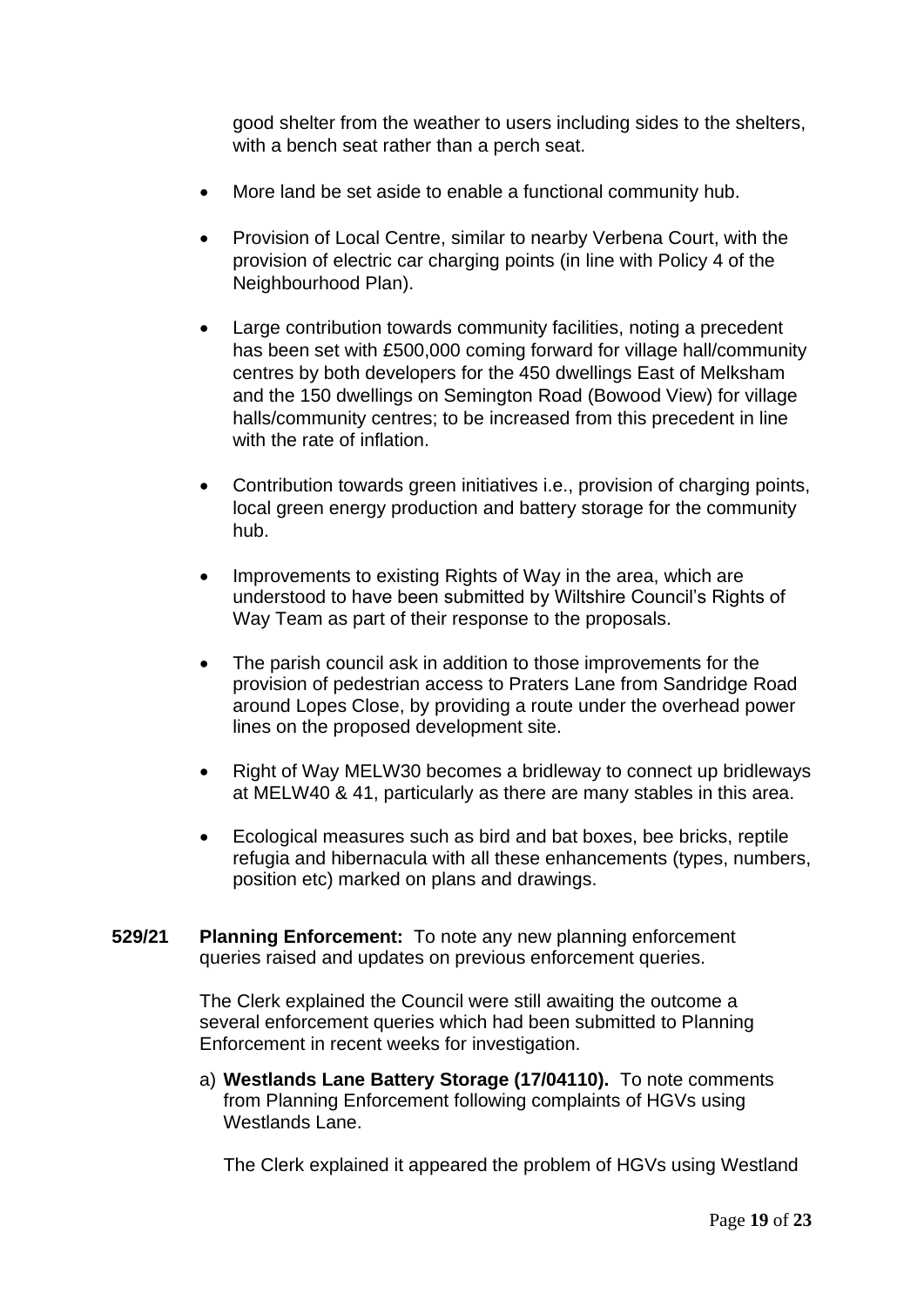Lanes to access the battery storage on Westlands Lane appeared to have been resolved following requests by Planning Enforcement to the development Site Manager.

**530/21 Planning Appeal: APP/Y3940/W/21/3285428: Semington Road.** To note outcome of appeal hearing (if received)

> The Clerk explained there was still no update on the outcome of the appeal hearing for the 50 dwellings to the rear of Townsend Farm (20/07334/OUT).

### **531/21 Planning Policy**

#### **a) WALPA (Wiltshire Area Local Planning Alliance) Update**

Information on the outcome of the meeting held on 5 May between representatives of WALPA and Nick Botterill, Cabinet Member; Georgina Clampit-Dix, Head of Spatial Planning; Mike Kilminster, Neighbourhood Planning Manager and Parvis Khansari, Corporate Director for Place, Wiltshire Council had been circulated to Members for information.

The Clerk explained there seemed to be little appetite from Wiltshire Council to engage in a joined-up approach, with members of WALPA expressing frustration.

**Recommendation:** To circulate the information from WALPA to all 6 Melksham/Melksham Without Wiltshire Councillors and to make WALPA aware of the action taken.

### **b) Neighbourhood Planning**

**i) To reflect on responses to planning applications for review of the Neighbourhood Plan**

No new responses to note.

**ii) To note minutes of Steering Group meeting held on 27 April 2022**

Members noted the minutes of the Steering Group meeting held on 27 April 2022.

### **iii) To make recommendation to Full Council on spending on Review work by Place Studio, and further non grant funded Work**

The Clerk explained whilst the Neighbourhood Plan Steering Group had been successful in receiving grant funding of a further £10,000 from Locality for the review of the current Neighbourhood Plan, there was no further grant funding available, however, the group had been successful in applying for technical support on various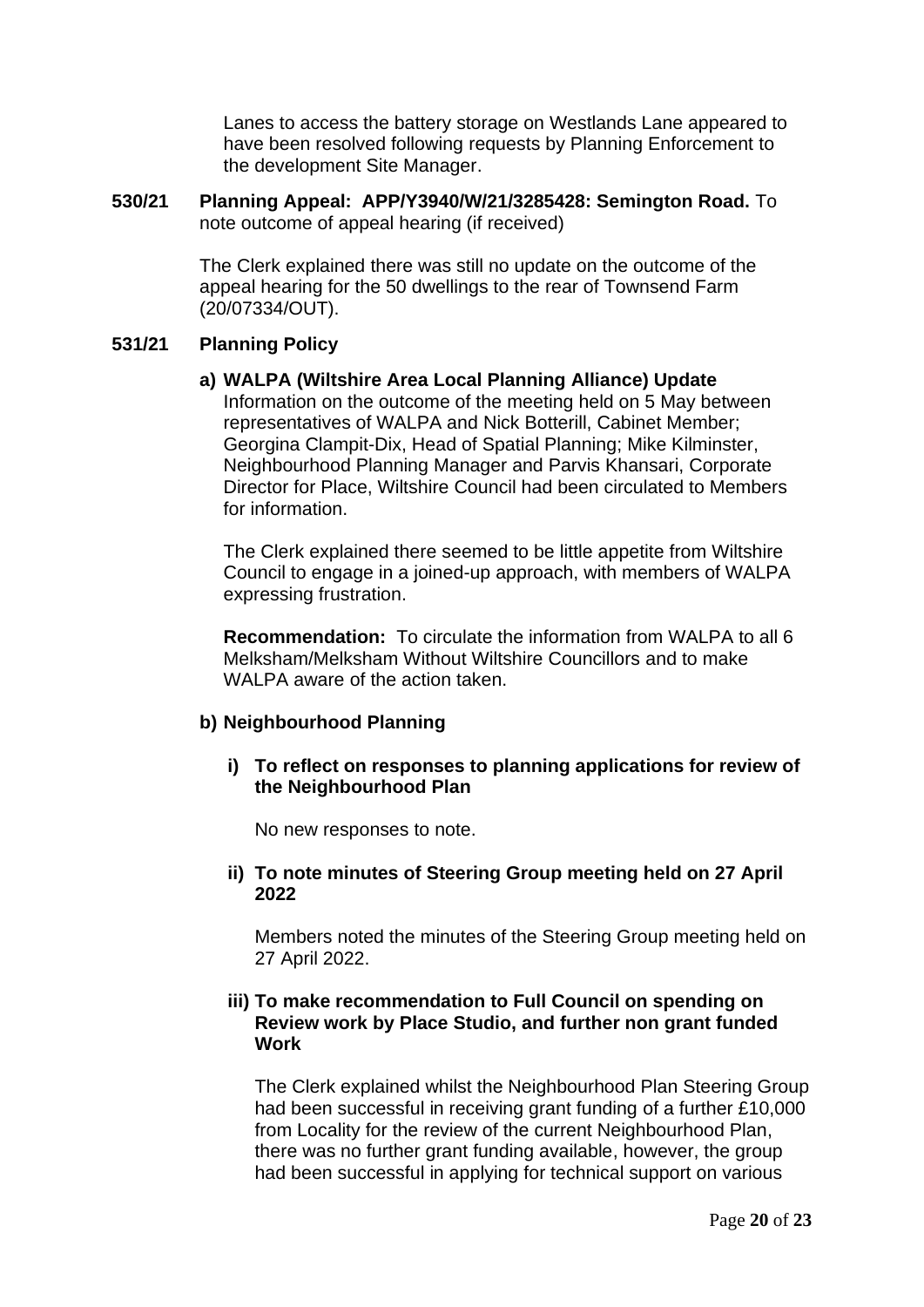aspects of the plan in order to save costs. However, the current tranche of work being undertaken by the Neighbourhood Plan consultants to review the plan was £21,743. Therefore, both the Town Council and the Parish Council needed to approve funding their share of the remaining costs of £11,743 as follows:

| <b>Melksham Without Parish Council:</b> | £3,522.90 (30% share) |
|-----------------------------------------|-----------------------|
| Melksham Town Council:                  | £8,220.10 (70% share) |

The Clerk explained as the group were not meeting regularly, whether delegated powers could be given to enable any invoices associated with the review of the plan to be paid immediately without having to wait for a meeting for approval, particularly as the funding would be via the £10,000 grant funding received.

**Recommendation:** To approve the Council's share of the costs associated with the Neighbourhood Plan consultants undertaking their current tranche of work in review the Neighbourhood Plan of £3,522.90 (30%) and that all future costs for the Neighbourhood Plan would be borne by the two councils as there is no further grant funding available.

That delegated powers be given to enable invoices to be paid associated with the Neighbourhood Plan Review.

# **c) To note Permitted Development Laws revised for rural roll-out of 4G and 5G**

Members noted a series of changes had been announced to planning laws to provide people with better 4G and 5G mobile coverage as part of the Government's plans to 'level up' the Country, which included conditions being in place to ensure telecoms equipment did not block pavements and access to properties.

### **d) To note correspondence from Semington Parish Council**

Members noted Semington Parish Council had adopted a new planning policy in relation to applications for medium to large scale new developments in the Parish.

Councillor Glover noted some of the policy would also be useful in including in Melksham's Neighbourhood Plan.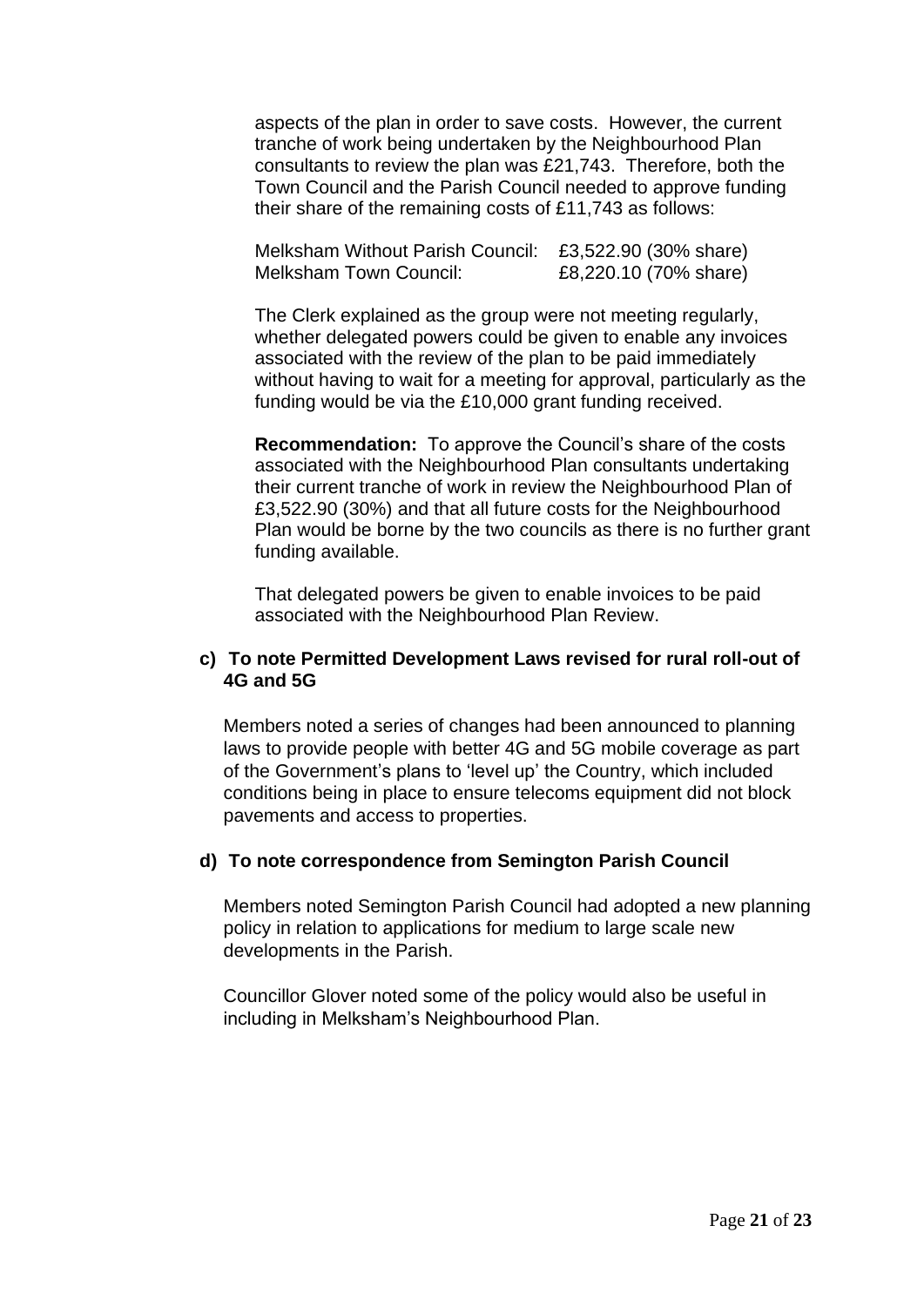# **532/21 S106 Agreements and Developer meetings:** *(Standing Item)*

### **a) To note update on ongoing and new S106 Agreements**

### **i) Hunters Wood/The Acorns: Update on Footpath to rear of Melksham Oak School, Community Centre.**

The Clerk explained there was no update on the footpath to the rear of Melksham Oak School. However, noted proposals for the extension of Forest & Sandridge School were being considered at a Western Area Planning Committee at Wiltshire Council on 11 May. Whilst East of Melksham used to be in the Parish, this was no longer the case following a Governance Review, but noted with interest the Town Council had objected to proposals to extend the school and asked if any Members wished to attend the meeting particularly as it was understood that the s106 funding was ringfenced only for use extending this school.

Unfortunately, no Members were available to attend the meeting.

### **ii) Bowood View: To receive update on play area, bins, and management company**

The Clerk explained the play area was now finished and a site visit had been arranged with Stephen Hawkins, Wiltshire Council to inspect it this Thursday at 11.00am and sought volunteers to attend the meeting along with herself. It was suggested Councillor Holt be contacted to see if she was available to attend.

With regard to the village hall, the Clerk explained a request for directional signage as previously discussed had been submitted to LHFIG (former CATG) for consideration at its next meeting on  $19<sup>th</sup>$  May.

**Recommendation:** To approve the request for directional signage being submitted to LHFIG for consideration.

### **iii) Pathfinder Way: To receive update on Play Area, Street works, Public Art, School**

An update on Pathfinder Way had been provided earlier in the meeting by Councillor Holder.

### **b) To note any S106 decisions made under delegated powers**

None to note.